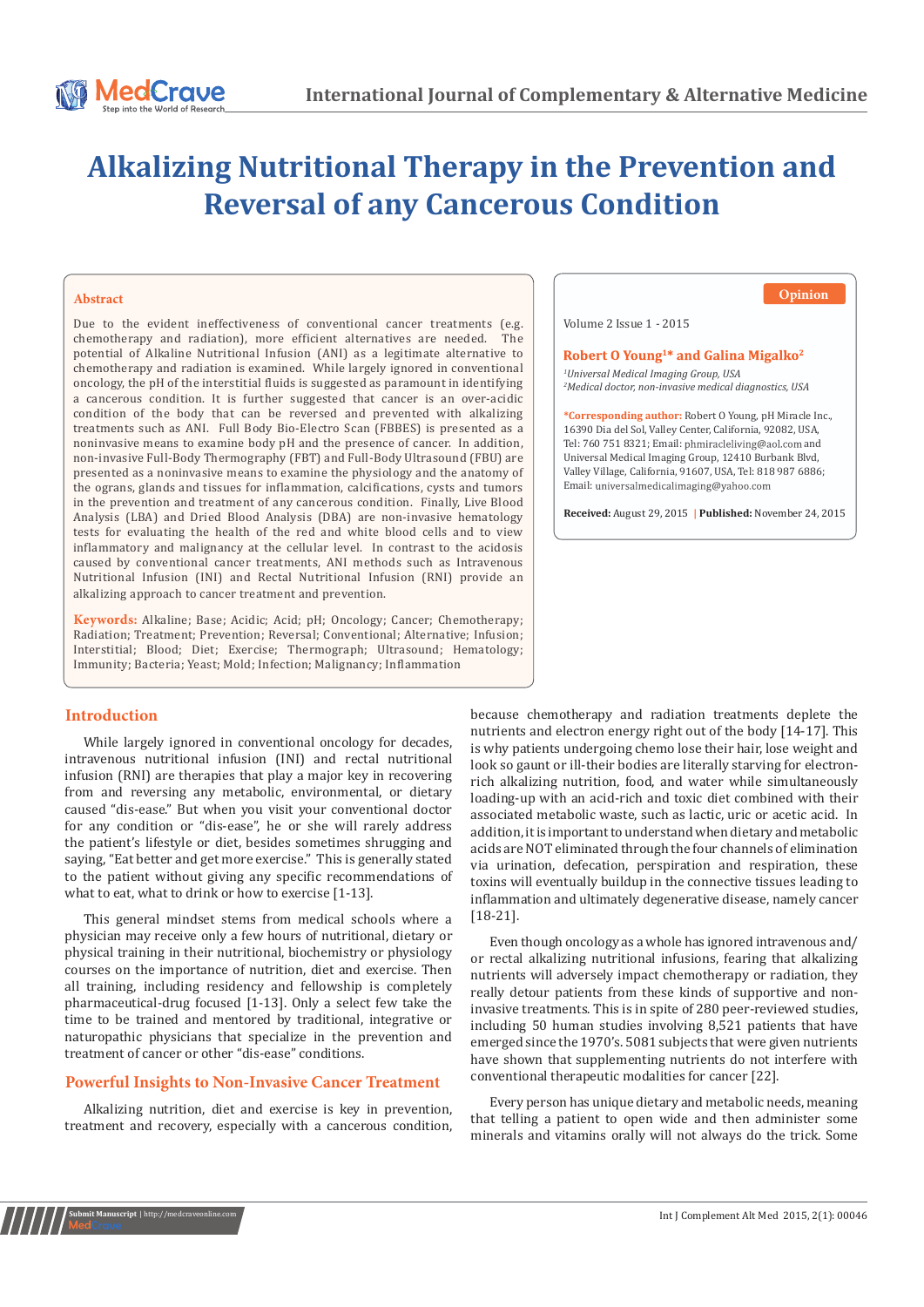**2/13** Copyright: ©2015 Young

people need more sodium or potassium and some may need extra vitamin A or E in their diet, while others may need less. Some patients need more magnesium and others have iron deficiencies due to the poor health in the crypts of the small intestines where stem cells are made for differentiation into new and healthy red blood cells [23].

So what are we left with? The fact is, every cancer patient needs a complete, personalized physiological, anatomical, functional, hematological and nutritional profile if he or she really wants the edge in preventing and removing the acids that cause the inflammation that leads to a cancerous condition [18-21]. Let's explore what this all means and how it can make the difference in a patients survival and improving the quality and quantity of life.

### **In The Beginning . . .**

Life on earth depends on appropriate pH levels in and around living organisms and cells. Human life requires a tightly controlled pH level in the serum of about 7.365 (a slightly alkaline range of 7.35 to 7.45) to survive [24].

As a comparison, in the past 100 years with increasing industrialization, the pH or acid/base balance of the ocean has dropped from 8.2 to 8.1 because of increasing CO2 or carbon monoxide deposition. This has a negative impact on life in the ocean [25,26] and may lead to the collapse of the coral reefs. Why? Because the ocean is using the calcium in the coral to maintain its alkalinity much like the body uses the calcium from the bones to maintain the alkalinity of the intracellular fluids, interstitial fluids and blood fluids [24]. Even the pH of the soil in which plants are grown can have considerable influence on the mineral content of the food we eat (as minerals are used as buffers to maintain pH). The ideal pH of soil for the best overall availability of essential nutrients is between 6 and 7. Acidic soils below pH of 6 may have reduced calcium and magnesium, and soil above pH 7 may result in unavailable iron, manganese, copper and zinc to the plant [27].

When it comes to the pH and net acid load in the human diet, there has been considerable change from the Neolithic civilization to the present [28]. With the agricultural revolution (last 10,000 years) and even more recently with industrialization (last 200 years), there has been an decrease in potassium (K) compared to sodium (Na) and an increase in chloride compared to bicarbonate found in the diet [29]. The ratio of potassium to sodium has reversed, K/Na previously was 10 to 1 whereas the modern diet has a ratio of 1 to 3 [30]. It is generally accepted that agricultural humans today have a diet poor in magnesium and potassium as well as fiber and rich in saturated fat, simple sugars, processed sodium containing aluminum, and processed chloride as compared to the preagricultural period [31]. This results in a diet that may induce dietary acidosis which is mismatched to the genetically determined alkaline nutritional requirements. for maintaining the alkaline design of the body fluids at a pH of 7.365 to 7.4 [32] With aging, there is a gradual loss of renal acidbase regulatory function and a resultant increase in diet-induced metabolic acidosis while ingesting the modern or Standard American Diet [33].

A low-carbohydrate, high-protein diet with its increased acid or proton/hydrogen load results in very little change in blood chemistry and pH, but many changes in interstitial and urinary pH chemistry: Urinary and interstitial fluid sodium and magnesium levels, urinary citrate and pH are decreased; urinary calcium, potassium, undissociated uric acid, and phosphates are increased. All of these result in an increased risk for metabolic tissue acidosis, bone loss, and an increase in blood, breast, brain, liver, gallbladder, pancreas, prostate, uterus, and kidney stones [34]. The reason for the increase in stones throughout the body is to buffer the increase of dietary and metabolic acids found throughout the fluids of the body. The increase of stones is the direct result of an increase of dietary and/or metabolic acid-load which, if not corrected, can lead to a cancerous condition in those specific areas [35].

# **Alkalinity and Chemotherapy in the Treatment of Cancer**

The effectiveness of chemotherapeutic agents is markedly influenced by the pH or the acid-base chemistry of the body. Numerous agents such as epirubicin and adriamycin require an alkaline media to be more effective. Others, such as cisplatin, mitomycin C, and thiotepa, are more cytotoxic in an acid media [36]. Cell death correlates with acidosis and intracellular pH shifts higher (more alkaline) after chemotherapy may reflect response to chemotherapy [37]. I have noted with many of my patients that inducing metabolic alkalosis may be useful in enhancing chemotherapy and/or radiotherapy regimes by using alkalizing intravenous or rectal mineral and vitamin infusion therapy of sodium bicarbonate, carbicab, and furosemide [38]. In addition, extracellular alkalinization with mineral salts such as sodium and potassium bicarbonate may result in improvements in the effectiveness of chemotherapy [39].

## **Alkalizing Nutrition, the Immune System and how together they Fight Cancer**

In the 1880's, Louis Pasteur published his work on cellular aerobic respiration and glycolysis [40,41]. In 1931, Otto Warburg won the Nobel Prize for his work on the metabolism of tumors and the respiration of cells, which was later summarized in his 1956 paper, On the Origin of Cancer Cells. His work on cancer expanded upon Pasteur's findings and described respiratory insufficiency and a cellular metabolism of glucose fermentation increasing metabolic acidosis as the primary trigger for cancer progression [40].

Warburg's conclusions on cancer were much discussed in scientific circles, as they are academically elegant, but were not accepted by most members of the scientific community engaged in cancer research. Most cancer researchers in the late 1950's believed that the anaerobic metabolism of cancer cells and their accompanying output of lactic acid was a side effect or an adjunct effect of cancer, not a cause. Cancer research since the 1960's has focused primarily on genetic aberrations as causative for cancer, and has ignored the body of research on acidic pH as the cause of cancer and its implications for therapeutic approaches [41].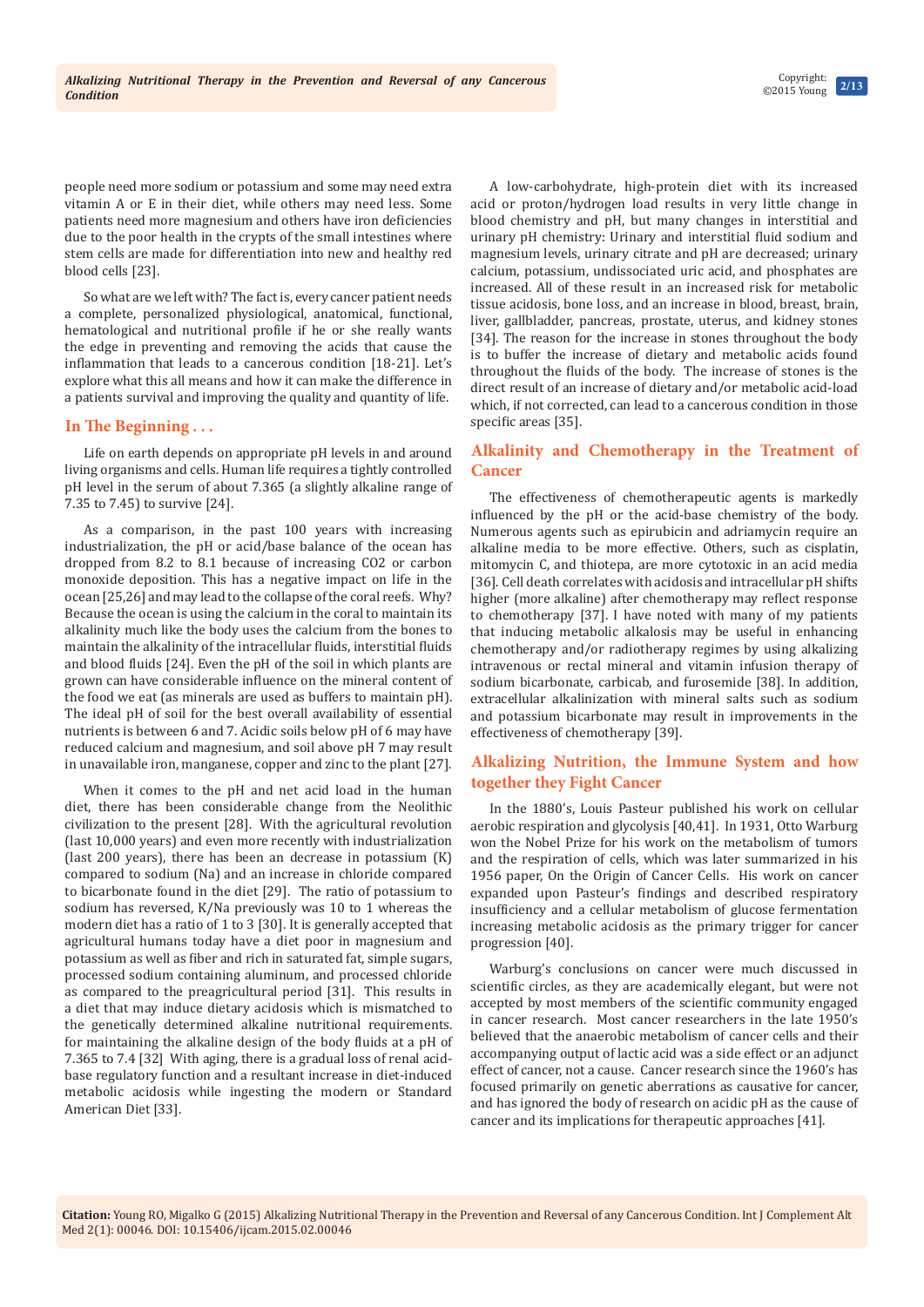Warburg's work was a catalyst for yet another research effort on the nature of cancerous cells, beginning in the 1930's. A. Keith Brewer, PhD (physicist) performed experiments on the relationship between energized, oxygenated cell membrane and elemental uptake, versus cellular membranes in an unenergized state such as cancerous acidic cells exhibit. He wrote a number of papers discussing the cellular mechanisms of cancerous cells and the changes in metabolism induced or indicated by the lack of or presence of oxygen in combination with other elements, particularly potassium and calcium. He noted that cancerous cells share one characteristic no matter what type of cancer: they have lost their alkaline pH control mechanism [42].

Brewer's conclusion regarding cancer was that by changing the pH of the fluids that surround cancerous cells above 7.5 to a pH of 8 or above, they will cease to function as they need an acidic, anaerobic environment to thrive. In other words, he proposed that cancerous cells will die if they can be pushed into an alkaline, oxygenated state [42].

Briefly, let's review: with the alternative understanding that cancer is an acidic condition of the body fluids that affect the body cells, the word cancer should be used as an adjective rather than a noun. Based upon my own clinical research, cancer is what happens to normal (i.e. healthy) cells that reside in a toxic acidic environment. Simply put, cancer is an acidic metabolic or dietary waste, like lactic acid that can potentially spoil healthy cells. Healthy cells are affected by their environment which can activate protective genes [43]. If the acidic internal environment or fluids of the body are not returned to its original alkaline state this will cause mutations or fermentation of the body cells and the lactic acids from these spoiling or rotting cells will spoil other cells, just like one domino tipping over another domino leading to a cancerous condition [40-46].

The reason the body can have trouble fighting or buffering the acids that cause a cancerous condition varies; in part, it has do with protecting the alkaline design of the body fluids at a pH of 7.365, the health of the white blood cells and the body's ability to neutralize metabolic and/or dietary acidic waste that has not been properly removed via the four channels of eliminationurination, defection, perspiration, and respiration [44-46].

Poor circulation, elimination, and alkaline nutrition leads to a build-up of acidic waste and poor immune defense (the janitors of the blood and interstitial fluids to maintain internal cleanliness by picking up cellular debris or small bacteria and/or yeast), which can increase the number of cancerous cells as one spoiled or rotting cell spoils another, much like one rotten apple will spoil a bushel of healthy apples creating an acidic microenvironment that creates more and more rotten apples or cancerous cells that would be resistant to any conventional acidic treatment [44-46].

Now, the most commonly accepted forms of cancer treatment are chemotherapy and radiation therapy. These acidic drugs and ionizing radiation will systemically destroy already acidic cancerous cells, but they may also turn healthy blood and body cells into cancerous cells. This will create an immediate response from the body to produce and release alkalizing compounds,

such as sodium bicarbonate to buffer the increased amounts of acidic waste draining the body of essential nutrients, and critically paralyzing the white blood cells, making them inactive and ineffective in buffering and removing cellular metabolic waste. During these acidic conventional treatments, the immune system is essentially obliterated, which can lead to metastasis while not even affecting the primary site of the original cancerous condition [47]. According to a medical researcher, Steve Gullans, Ph.D, only 30% of people respond to chemotherapy or radiation, leaving 70% unresponsive [48]. In addition, the data is clear that after initial chemotherapy fails, as many as 95% of cancer patients will not respond to the next suggested chemotherapy drug recommended by conventional methods [49]. It is also important to understand that conventional chemotherapy and radiation treatments for cancer are NOT a cure for cancer [50]. The National Confidential Enquiry into Patient Outcome and Death (NCEPOD) found that more than four in 10 patients who received chemotherapy toward the end of life experienced potentially fatal effects! And after reviewing data from over 600 cancer patients who died within 30 days of receiving treatment, it was found that chemotherapy hastened or caused death in 27 percent of cases. "The majority of the cancer patients in this country die because of chemotherapy, which does not cure breast, colon or lung cancer. This has been documented for over a decade and nevertheless doctors still utilize chemotherapy to fight these tumors," said Dr. Allen Levin, MD, author of The Healing of Cancer.

Despite its reputation as the gold-standard cancer treatment, chemotherapy has an average 5-year survival success rate of just over 2 percent for all cancers, according to a study published in the journal Clinical Oncology in December 2004 [47].

Truly, the alkaline buffering system (e.g. the stomach is the main alkalizing organ and responsible to maintain alkalinity of the blood, tissues and organs by producing and secreting sodium bicarbonate on dietary, metabolic, respiratory and environmental acids), which releases antioxidants to buffer increased acidic toxic waste build-up, is the first and last defense against a cancerous condition [51]. If alkalizing nutrition is ignored in the prevention and treatments of cancer, as it has been by conventional oncology for decades, how can a full recovery or at least a satisfactory quality of life be expected? Some oncology groups such as Cancer Centers of America, Huntsman Cancer Institute and MD Anderson Cancer Center have improved by offering in-house nutritionists and Naturopathic Doctors, but oral supplementation is insufficient in reversing a cancerous condition.

Analogously, it would be like trying to take out a forest fire with a squirt gun. Or, like treating a fish in a polluted pond without changing or cleaning the water. In other words, if the fish is sick what would you do? Treat the fish or change the water? Or if an organ or gland is cancerous what would you do treat the organ or gland or change the water? (44-46) Unfortunately, most groups like Cancer Centers of America, Huntsman Cancer Institute and MD Andersen Cancer Center that advertise integrative, alternative, or naturopathic medicine for reversing a cancerous condition lack proper testing, a targeted method of administration or proper combination with personalized alkalizing treatments. In my 30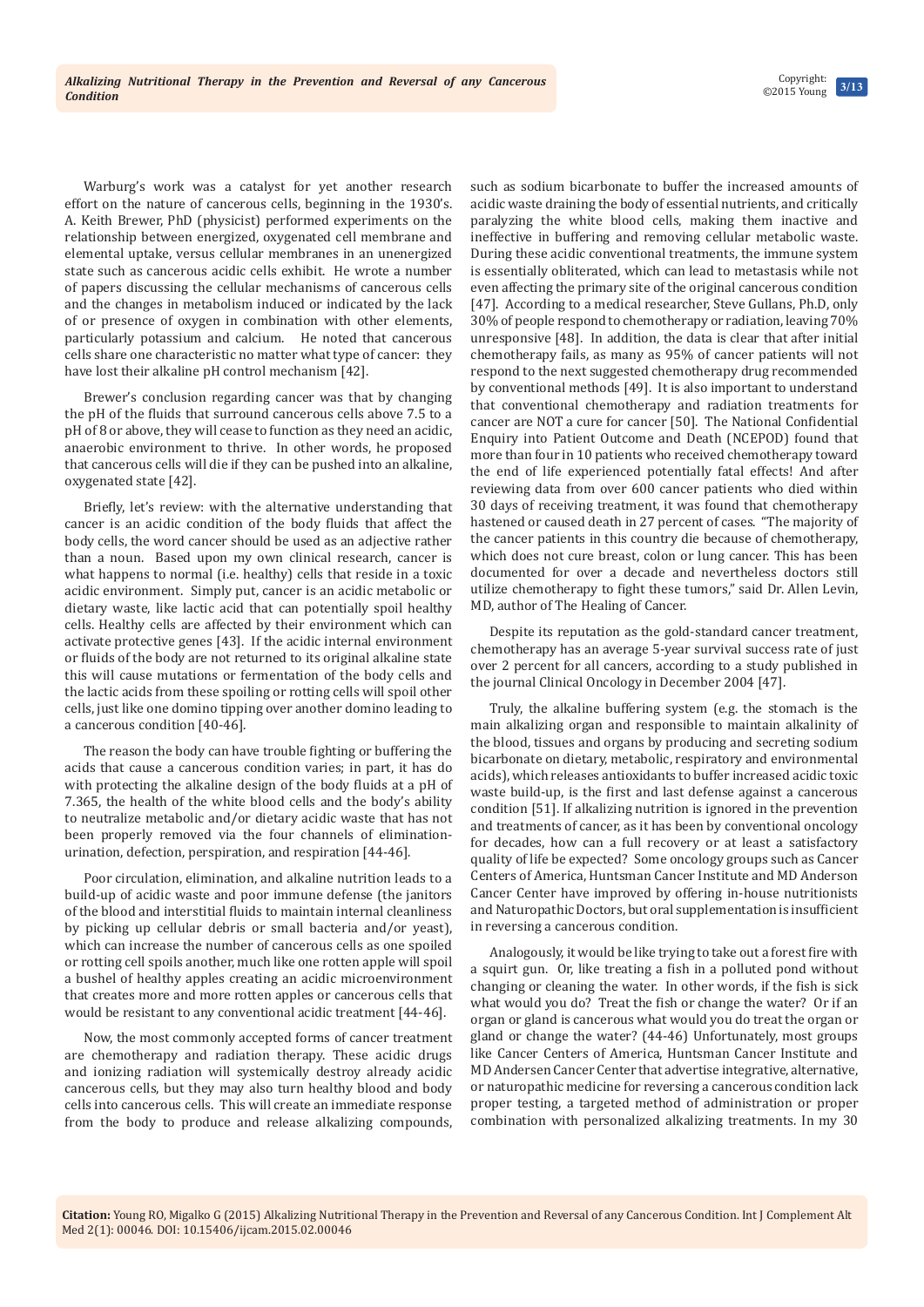plus years of clinical research experience, providing non-invasive medical diagnostics each week, while providing oral, rectal and IV infusions of alkaline nutrition is the difference that lengthens the quality and quantity of life on over 90 percent of all patients [44-46].

## **Nutritional Deficiencies and their Negative Health Effects**

Below are some common alkalizing nutrients, their purpose and symptoms, as well as how frequent these deficiencies are seen in the general public in pre-cancerous and cancerous conditions and those patients receiving chemotherapy and/or ionizing radiation.

#### **Sodium (extremely common in 9 out of 10 patients)**

**Purpose:** Maintains alkalinity of the blood, interstitial and intracellular fluids, and provides the matrix for the transport of electrons for the energy of body cells [52].

**Common Sources:** Sea salt, celery, green fruit and vegetables, sprouted seeds and grasses.

**Symptoms of Deficit:** Low sodium bicarbonate levels; acid reflux; excess stomach acid; headache; nausea; compensated, decompensated, and latent tissue acidosis; low energy; low interstitial and intracellular pH; hypertension; heart disease; diabetes; all cancers; and death. [53,54]

### **Potassium (extremely common)**

Purpose: Increases the alkalizing compound potassium bicarbonate when the body fluids become acidic, maintains alkalinity of the blood, interstitial and intracellular fluids. The major alkalizing element in the body to maintain the alkaline design of all body fluids. The major alkaline buffer in neutralizing metabolic, dietary, respiratory and environmental acids [54-75].

**Common Sources:** Avocado, almond, green fruit and vegetables, sprouted seeds. nuts and grasses [54,75].

**Symptoms of Deficit:** Compensated, decompensate and latent tissue acidosis, low energy, low interstitial and intracellular pH, hypertension, heart disease, diabetes, and all cancers.

#### **Calcium (extremely common)**

**Purpose:** Builds bones, teeth, assists the heart, nerves and muscles.

**Common Sources:** Green fruit and vegetables, sprouted seeds, nuts and grains, brazil nuts, broccoli, cabbage, dark leafy greens, hazelnuts, and salmon.

**Symptoms of Deficit:** Osteoporosis, osteomalacia, osteoarthritis, muscle cramps, irritability, acute anxiety and increased colon cancer risk [76].

# **Magnesium (very common)**

**Purpose:** More than 300 biochemical reactions, including muscle and nerve function, heart rhythm, immune system, strong bones, regulates calcium, copper, zinc, potassium, vitamin D.

**Common Sources:** Green fruit and vegetables, sprouted beans, peas, nuts, seeds, whole unprocessed alkalizing grains.

**Symptoms of Deficit:** Appetite, nausea, vomiting, fatigue cramps, numbness, tingling, seizures, heart spasms, personality changes, heart rhythm and colon cancer.

## **Zinc (extremely common)**

**Purpose:** Supports alkalizing, immune system, wound healing, taste and smell, DNA synthesis, normal growth and development during pregnancy, childhood and adolescence.

**Common Sources:** Found in green fruit and vegetables, sprouted seeds, grains and beans, nuts, whole grains.

**Symptoms of Deficit:** Growth retardation, hair loss, diarrhea, impotence, eye and skin lesions, loss of appetite, taste, weight loss, mental lethargy [77].

### **Vitamin E (very common)**

**Purpose:** This antioxidant regulates oxidation reactions, stabilizes cell membranes, immune function, protects against cardiovascular disease, cataracts and macular degeneration [78].

**Common Sources:** Found in green fruit and vegetables, sprouted seeds and grains, wheat germ, nuts, seeds, dark leafy greens, avocados, asparagus and certain cold-pressed vegetable oils, like hemp oil [79].

**Symptoms of Deficit:** Anemia, rupturing of red blood cells, bruising, PMS, hot flashes, eczema, psoriasis, cataracts, wound healing, muscle weakness, sterility.

## **Vitamin B1 (very common)**

**Purpose:** Carbohydrate conversion, breaks down fats and protein, assists digestion, the nervous system, skin, hair, eyes, mouth, liver, immune system.

**Common Sources:** Green fruit and vegetables, sprouted seeds and grains, brown rice, wheat germ, and bran.

**Symptoms of Deficit:** Age-related cognitive decline, heart problems, Alzheimer's and fatigue.

## **Vitamin B2 (very common)**

**Purpose:** Like Vitamin B1, works in carbohydrate conversion, breaks down fats and proteins, assists digestion, the nervous system, skin, hair, eyes, mouth, liver and also metabolism.

**Common Sources:** Green fruit and vegetables, almonds, sprouted seeds and grains, wheat germ, sprouts of all kinds, including soy sprouts.

**Symptoms of Deficit:** Anemia, decreased free radical protection, cataracts, poor thyroid function, B6 deficiency, fatigue, and elevated homocysteine [80-84].

#### **Vitamin B3 (less common)**

**Purpose:** Helps with energy, digestion, nervous system, skin, hair, eyes, liver, eliminates harmful toxins, assists sex and stress hormones and improves circulation.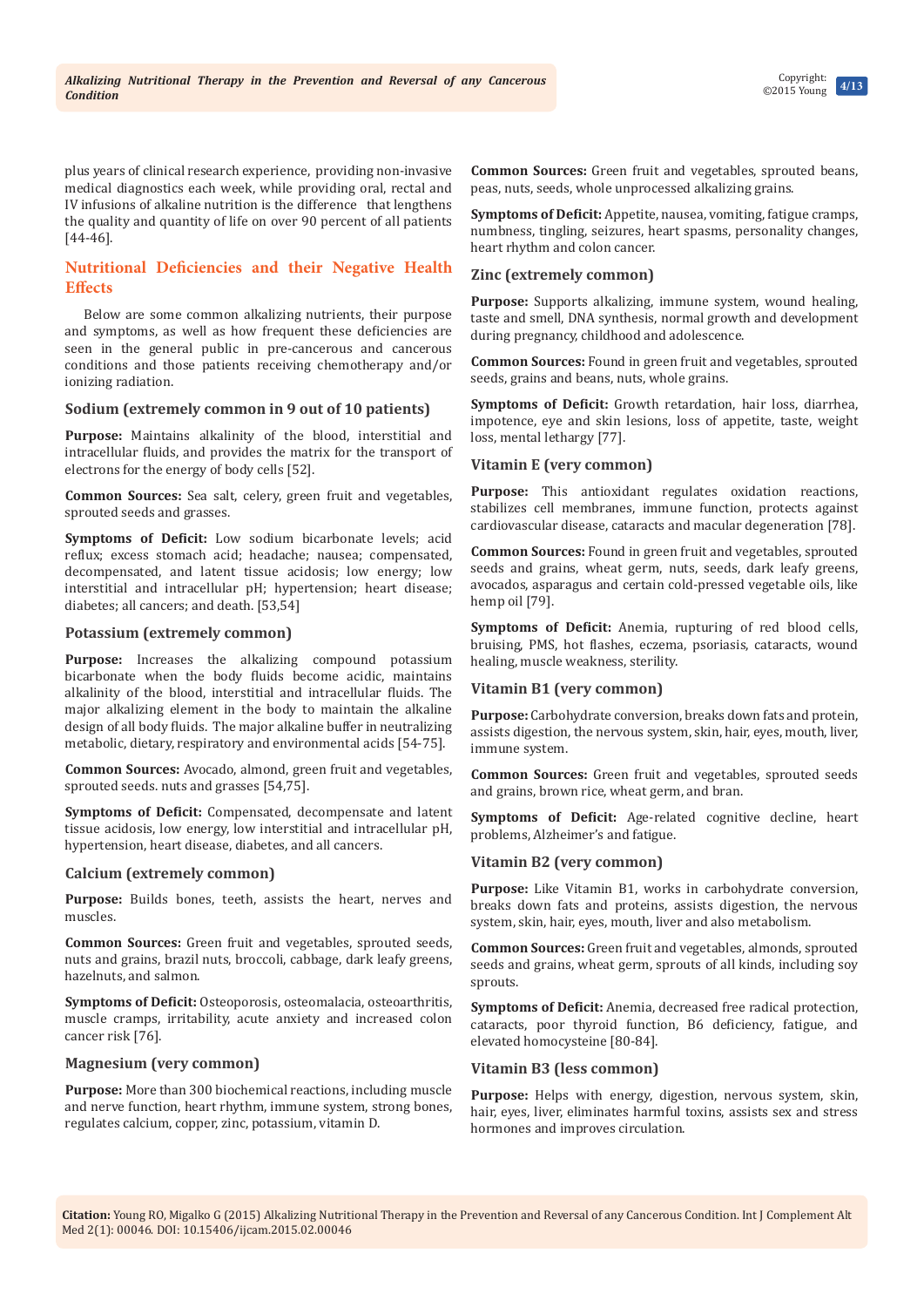**Common Sources:** Green fruit and vegetables, beets, sprouted seeds, nuts and grains.

**Symptoms of Deficit:** Cracking, scaling skin, digestive problems, confusion, anxiety, and fatigue [85].

#### **Vitamin B6 (common)**

**Purpose:** Assists with buffering metabolic acids, protein metabolism, red blood cell (RBC) production, reduces homocysteine, helps nerve and muscle cells, DNA/RNA, B12 absorption, and immune function.

**Common Sources:** Green fruit and vegetables, especially avocado, sprouted seeds, nuts, and grains.

**Symptoms of Deficit:** Depression, sleep and skin problems, confusion, anxiety and fatigue [86,87].

## **Vitamin C (common)**

**Purpose:** Aids in alkaline buffering activation, second messenger roles (i.e. transmitting hormonal information), blood clotting, cell and cell organelle membrane function, nerve impulse transmission and muscular contraction, tone and irritability. (Not to be confused with High Dose Vitamin C that acts as an oxidative therapy)

**Common Sources:** Supplements, broccoli, Brussels sprouts, avocado, and all green fruit and vegetables.

**Symptoms of Deficit:** Muscular and nervous irritability, muscle spasms, muscle cramps and tetany, tooth decay, periodontal disease, depression and possibly hypertension [88- 90].

#### **Vitamin D (very common)**

**Purpose:** Calcium and phosphorus levels, calcium absorption, and bone mineralization.

**Common Sources:** Sunlight, green fruit and vegetables, sprouted seeds, nuts and beans and fish.

**Symptoms of Deficit:** Osteoporosis, calcium absorption and thyroid issues, cardiovascular risks and 15 cancer risks [91].

#### **Folate (very common)**

**Purpose:** Mental health, infant DNA and RNA, adolescence and pregnancy, works with vitamin B12 to regulate RBC production, iron function and reduce homocysteine.

**Common Sources:** Supplements, sprouted grains, tomato, green vegetables and fruit, avocado, black-eyed peas, sprouted lentils and beans.

**Symptoms of Deficit:** Anemia, poor immune function, fatigue, insomnia, loss of hair, high homocysteine, colon cancer, and cardiovascular disease [92].

#### **N-aetyl-Cysteine (very common)**

**Purpose:** Powerful antioxidant or anti-acid, normalizes the

alkaline interstitial fluid pH, urinary tract infections, neutralizes metabolic and dietary alcohol poisoning, and protects lungs against toxins from air pollution and tobacco smoke.

**Common Sources:** Supplements, sprouted grains, sulfurrich vegetables such as garlic, onions, parsley and cruciferous vegetables are particularly helpful in addition to avocados, squash and tomatoes.

**Symptoms of Deficit:** Anemia, poor immune function, fatigue, insomnia, loss of hair, high homocysteine, urinary tract infections, lung cancer, gastric cancers, colon cancer, ovarian cancer. [92- 101].

### **Glutathione (very common)**

**Purpose:** Potent antioxidant or anti-acid, protects endothelium from dietary and metabolic acids, protects against chemotherapy toxicity, inhibits platelets formation, buffers aflatoxins, infections of the lung, used in cases of Malaria and AIDS, supports immune system, as an alkaline effect on the body fluids.

**Common Sources:** Supplements, sprouted grains, sulfurrich vegetables such as garlic, onions, parsley and cruciferous vegetables are particularly helpful in addition to avocados, squash and tomatoes.

**Symptoms of Deficit:** Anemia, poor immune function, fatigue, insomnia, loss of hair, infections, high homocysteine, lung congestion and cancer, gastric cancer, colon cancer, reproductive cancers in men and women, neurological and cardiovascular disease [102-105].

Consider that, if these shortages are found in a healthy population, it is not surprising that patients with a cancerous condition are far worse, due to their high acidity and metabolic demands. Though an alkaline lifestyle and diet is important, it is the amount and quality of care received at therapeutic intravenous, oral, rectal, and respiratory levels that is vital for buffering dietary, metabolic, respiratory and environmental acids in order to maintain the alkaline design of the body fluids in the prevention and treatment of any cancerous condition.

# **Alkalizing Non-Invasive Rectal Nutrient Infusions**

One important point concerning the infusion of alkalizing nutrients: For those who do not want an invasive, intravenous infusion of alkaline minerals, salts, vitamins, chlorophyll, glutathione, polyunsaturated oils, you can elect a non-invasive option: rectal infusion or nebulization (these methods can just as effective). When these supportive nutrients are infused via the anus into the rectum, the hemorrdoidal vein absorbs these alkalizing nutrients into the blood stream for immediate alkalizing benefit [44]. The blood has a very narrow pH range so these highly alkalizing nutrients are pushed-out into the interstitial fluids to the body cells. This becomes a very important therapy in reducing the metabolic acids that surround the cell and cause the fermentation and break-down of cell-leading to a cancerous condition.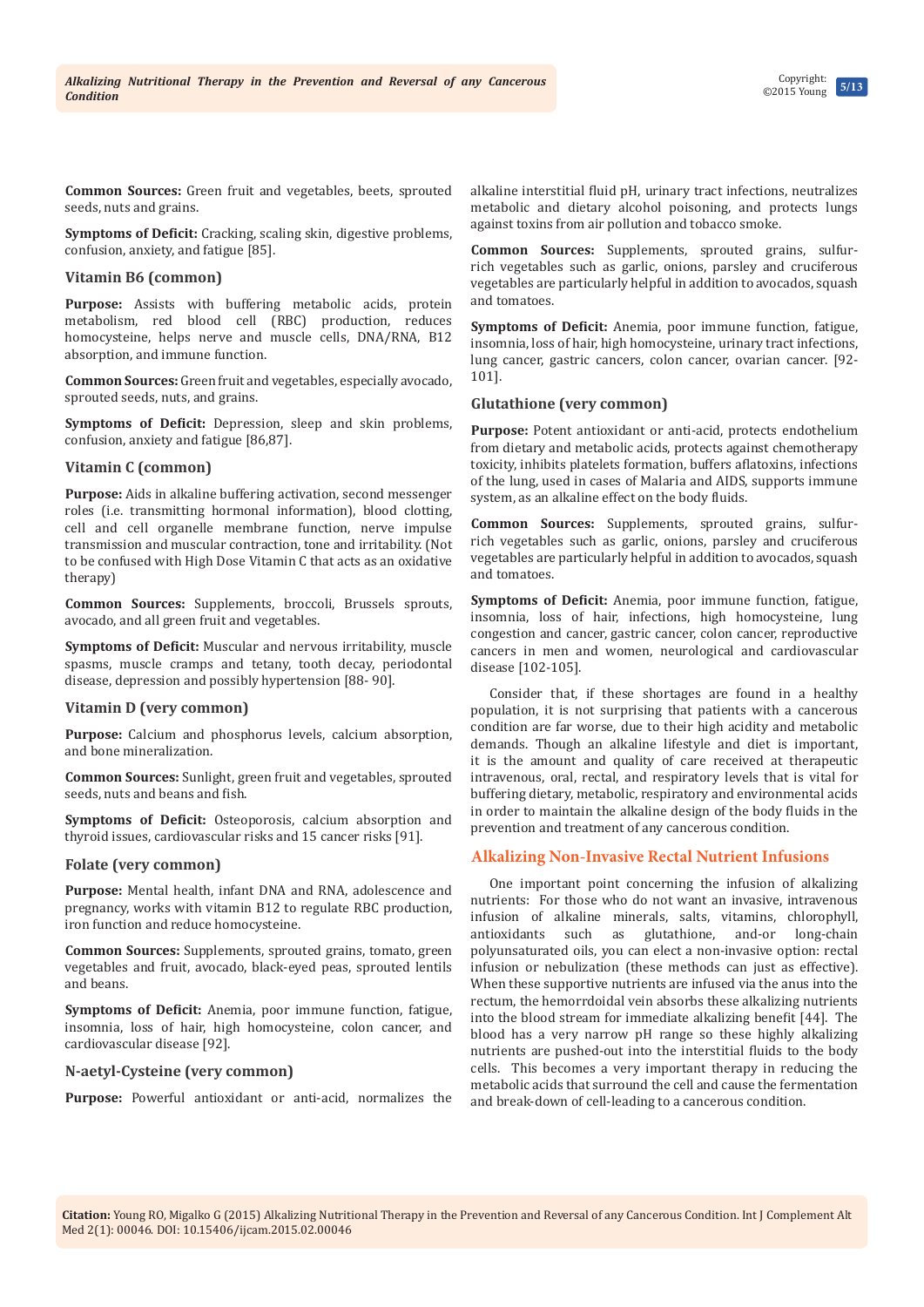## **How Supplementation Can Kick-Start Your Recovery from a Cancerous Condition**

As you can see, nutritional deficiencies can lead to a serious amount of health issues. These problems can become exponential in a patient with a cancerous condition because of the severe strain placed on the patient, especially when chemotherapy and/ or ionizing radiation is involved.

To make matters worse, absorption of salts, minerals, and vitamins is impaired when the gut is congested with undigested protein from beef, chicken, pork, fish and dairy products. This means eating an standard American diet and swallowing a few minerals and vitamins is not sufficient to support the nutritional needs of the patient. Changing to an alkaline diet of fresh organic fruit, vegetables, sprouts, and grasses is essential for long-term health, but in the wake of a cancerous condition, it is hardly enough.

What need to be done is INI and/or RNI therapies. When nutrients are channeled directly into the bloodstream and then to the interstitial fluids, the results are immediate, targeted, and dramatic. Keep in mind, this methodology is not a treatment in-and-of itself. INI and RNI therapies must be combined with personalized alkalizing therapy, alkalizing diet, exercise, proper rest and proper alkalizing water, then a revolutionary improvement in over-all health can begin [44-46].

Using 3-D Full Body Bio-Electro Scanning (FBBES), Full Body Thermography (FBT), Full Body Ultrasound (FBU), Live Blood Analysis (LBA) and Dried Blood Analysis (DBA) to Determine the Best Possible Strategy for Preventing and/or Reversing Any Cancerous Condition and to Monitor Treatment Progress [106].

In modern day oncology, surgeons biopsy the lymph nodes to determine how cancer is spreading or provide staging [107]. Lymphocytes, a type of white blood cell that is found in these lymph nodes which are catch-basins for acidic waste and cancerous cells are responsible for breaking-down and removing cellular acidic waste and cancerous cells. Impaired lymphocytes and lymph nodes are at least one major factor in the many areas I test for (as described below) ohysiologically using (FBT) functionality using (FBBES) (as described below). The lymphatic system, the lymph nodes and the lymphocytes themselves must be functional in preventing and reversing any cancerous condition.

Using electrodes attached to the head, hands, and feet, the functionality of the lymphatic system, circulatory system, muscular system, skeletal system, endocrine system, neurological system, reproductive system, vascular system, digestive system, and respiratory system can be noninvasively analyzed. Interstitial chemistry, interstitial pH for metabolic acidosis, and the electroconductivity of the cells to determine the state of health of all organs, glands, and tissues in the prevention and reversal of any cancerous condition [108].

This test also accounts for nutritional deficiencies and metabolic alkalosis or acidosis by measuring the interstitial chemistry, interstitial pH, and the electro-conductivity if the cells of the body. Measuring the pH of the interstitial fluids is more revealing as it pertains to the pH and chemistry than measuring the blood fluids of a cancerous condition since the blood is always trying to maintain its delicate alkaline pH of 7.365 and will not vary much. Based upon my theory that cancer is a compromised acidic environment of the interstitial fluids which may negatively affect the state of health of all body cells which make up the organs, glands and tissues [71,72]. It is significantly more important to measure interstitial and intracellular fluids than blood fluids in order to obtain a correct chemistry and pH when making nutritional recommendations in the prevention and treatment of a cancerous condition [44-46, 106,108,109].

The following are quantitative measurements in healthy patients, without cancer, comparing blood fluids with intracellular and interstitial fluids of the body compartments as a benchmark to determine deficiencies in alkalizing minerals, protein, and whether or not the patient is in metabolic acidosis, a precancerous, or cancerous condition (Note: all cancer patients are in interstitial metabolic acidosis, low in interstitial sodium and high in interstitial calcium and potassium): [108,109]

1) Sodium: Na+ mEq/l

Venous blood: 130, Arterial blood: 137, Capillary blood: 135, Intracellular fluid: 10 and Interstitial fluid: 135

2) Potassium: K+ mEq/l

Venous blood: 3.2, Arterial blood: 3.5, Capillary blood: 4, Intracellular fluid: 140 and Interstitial fluid: 3.17

3) Calcium: Ca++ mEq/l

Venous blood: 2.5, Arterial blood: 2.2, Capillary blood: 2.3, Intracellular fluid: 0.0001 and Interstitial fluid: 1.55

4) Magnesium: Mg mEq/l

Venous blood: 0.64, Arterial blood: 0.62, Capillary blood: 0.60, Intracellular fluid: 58 and Interstitial fluid: 0.50

5) Chloride: Cl- mEq/l

Venous blood: 104, Arterial blood: 101, Capillary blood: 103, Intracellular fluid: 4 and Interstitial fluid: 106

6) Bicarbonate: HCO3 mEq/l

Venous blood: 22, Arterial blood: 24, Capillary blood: 23, Intracellular fluid: 10 and Interstitial fluid: 24

7) Phosphorus: P mE/l

Venous blood: 2.5, Arterial blood: 2.3, Capillary blood: 2, Intracellular fluid: 75 and Interstitial fluid: 0.70

8) Sulfate: SO4 mEq/l

Venous blood: 0.8, Arterial blood: 0.6, Capillary blood: 0.5, Intracellular fluid: 2 and Interstitial fluid: 0

9) Glycemia mg/dl

Venous blood: 1, Arterial blood: 1, Capillary blood: 1.01, Intracellular fluid: 0.20 and Interstitial fluid: 0.90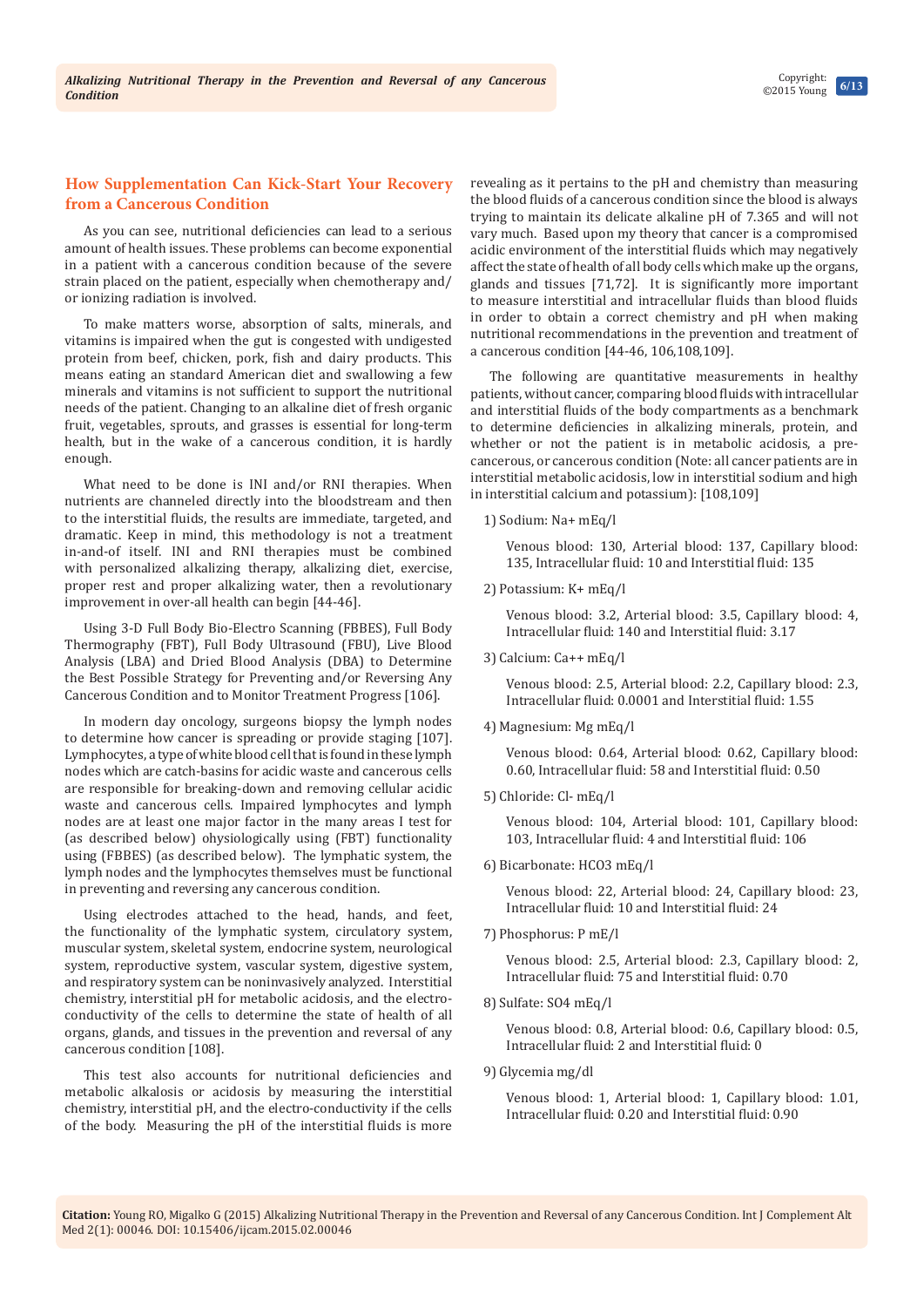#### 10) Cholesterol mg/dl

Venous blood: 0.66, Arterial blood: 0.630, Capillary blood: 0.676, Intracellular fluid: 0.2 and Interstitial fluid: 0.188

11) Partial Pressure of Oxygen or PO2 mmHg

Venous blood: 80, Arterial blood: 90, Capillary blood: 89, Intracellular fluid: 20 and Interstitial fluid: 87.2

12) Carbon Dioxide Or PCO2

Venous blood: 46, Arterial blood: 40, Capillary blood: 42, Intracellular fluid: 50 and Interstitial fluid: 46

13) pH or potential of hydrogen

Venous blood: 7.36, Arterial blood: 7.4, Capillary blood: 7.38, Intracellular fluid: 7.2 and Interstitial fluid: 7.36

14) Protein g/dl

Venous blood: 72, Arterial blood: 74, Capillary blood: 73.7, Intracellular fluid: 68 and interstitial fluid: 20.6

As deficiencies are corrected in the intracellular and interstitial fluids with key alkalizing nutritional treatments, patients see the difference in the improved interstitial pH and chemistry counts through follow-up tests using quantitative non-invasive 3-D FBBES. They also feel the difference physiologically and functionally with increased energy and vitality [106,108,109].

This is how I know proper alkalizing nutritional support in any cancerous condition is important in the prevention and treatment of cancer, the metastasis of cancer, and the shrinking of a cancerous cyst or mass without chemotherapy and-or radiation. The best part about these alkalizing nutritional treatments is they are helpful in most, if not in all cancerous conditions [44-46].

The following case study is with one of my patients who were diagnosed by biopsy with inflammatory ductal cell carcinoma who reversed her cancerous condition without chemotherapy, radiotherapy, and surgery [106].

By using breast thermography and ultrasound also referred to as sonography for tumor location and size you can see the week by week thermography progress of a 14.2cm tumor in the left breast reduce to less than 2cm in 7 weeks of treatment using ANI protocol (as outlined in this article and in Chapter 11, pH Miracle revised and updated) [44-46,106].

The safest, painless, non-invasive, affordable full body screening tests are a combination of a Medical Diagnostic Ultrasound and Thermography, which may give the Physician about 95% accuracy in detecting breast cancer [106].

Full Body Thermography (FBT) is a physiological, non-invasive screening procedure that detects and records infrared heat emissions from the pre-cancerous or cancerous area, which can aid in the early detection of abnormal changes in body tissues, organ, and glands [110]. FBT offers information that no other procedure can provide. The procedure is based on the principle that chemical and blood vessel activity in both pre-cancerous or cancerous tissue, and the area surrounding a developing cancer, is almost always higher in temperature than in the normal tissue.

Since pre-cancerous and cancerous masses are highly metabolic tissues, they need an abundant supply of nutrients to maintain their growth. The cells release substances that stimulate the formation of new blood vessels (neoangiogenesis). This process results in an increase in surface temperatures of the affected tissue, organ, or gland [110].

The most promising aspect of medical diagnostic FBT is its ability to spot abnormalities years before the tumor is seen on any other anatomical test. Since thermal imaging detects changes at the cellular level, this test can detect activity 8 to 10 years before any other test [106,110-112]. This makes it unique in that it affords the physician the opportunity to view changes before the actual formation of the cancerous tumor.

Studies have shown that by the time a tumor has grown sufficiently to be detectable by physical examination or mammography; it has been growing for about seven yearsachieving more than 25 doublings of the malignant cell colony [106,110-113]. At 90 days there are two cells, at one year there are 16 cells, and at five years there are 1,048,576 cells-an amount that is still undetectable by a mammogram. Thermography has the ability to provide the patient with future risk assessment. If discovered, certain thermographic risk markers can warn the patient that she or he needs to work closely with their physician with regular checkups to monitor health [106].

Full-body Ultrasound (FBU) is an anatomical, non-invasive, and painless screening test without ionized radiation. FBU uses sound waves to outline a part of the body. For this test, a small instrument called a transducer is placed on the skin (which is often first lubricated with ultrasound gel) and emits sound waves off body tissues. The echoes are converted by a computer into an image that is displayed on a computer screen.

FBU imaging is "real-time," meaning that it can show exactly what is happening in the tissue, organ, or gland at that moment: helping to distinguish between cysts (fluid-filled sacs) and solid masses; detect increased vascularity around or within the mass; and to see the shape, exact size, and location of the mass, cyst, calcification, or dilated mammary ducts.

These safe medical diagnostic tests can be done on early basis as a regular check up-or more often if a problem was detected with the FBBES and FBT to monitor the efficacy of the noninvasive alkalizing nutritional treatment progress.

#### **Non-Invasive Hematological Blood Tests**

A live (LBA) and dried blood analysis (DBA) is used for detection and monitoring of dietary and metabolic dysfunction in the prevention of ALL sickness and disease, including cancer [114].

The live blood phase contrast microscopy assessment and the dried blood brightfield mycotoxic oxidative stress assessment are two unique blood tests that are used as pre- screening tests combined with Diagnostic Medical Ultrasound (FBU), Thermography (FBT) and Bio- electro Scan (FBBES) to monitor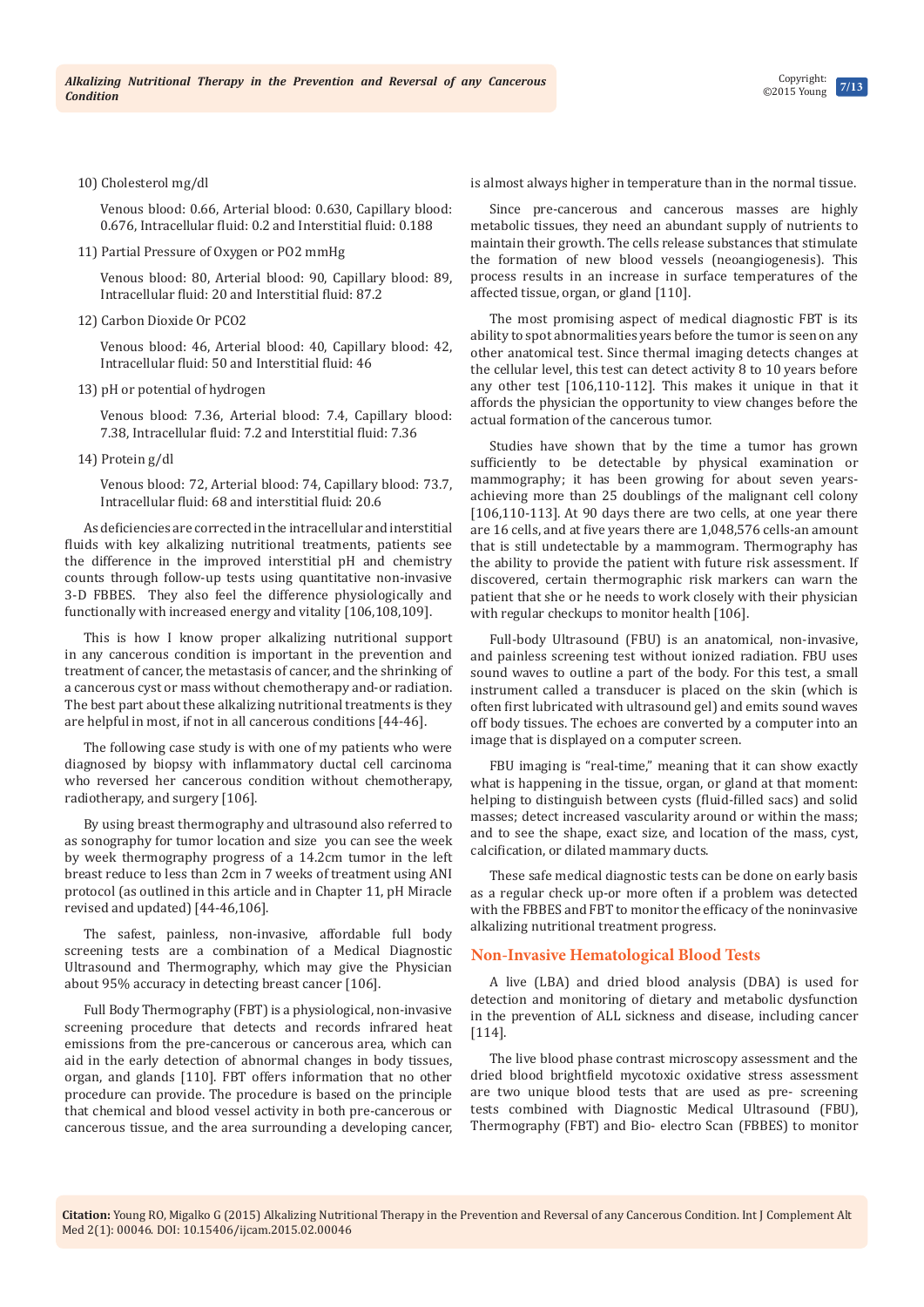**8/13** Copyright: ©2015 Young

dietary and metabolic dysfunction-thereby taking the guesswork out of diet determination and the selection of an appropriate natural hygiene health and fitness protocol [115-116].

#### **What are the Benefits?**

There are many benefits to having your live and dried blood analyzed. You can see how generally healthy you are, PH imbalances, indications of levels of toxicity, nutrient deficiency, free radical stress, the quality of your diet, how well any supplements may be working for you and how well your systems are working to detoxify your body [115].

Most importantly, for many people they can see for themselves the dynamic activity going on inside their body for the first time. Many people begin to understand the impact of their diet and lifestyle on their body and begin to grasp the need to commit to taking care of their health.

#### **How Does it Work?**

Live blood analysis allows you to view the red and white blood cells in the blood, the platelets and the blood plasma. Imbalances seen in the blood will affect organs and tissues leading to malfunction and eventually illness. If our red blood cells are not perfectly shaped, with a proper structure, flexibility and fluidity their ability to travel around the body and do their job is severely compromised. This leads to tissue levels of oxygen and nutrients falling, which translates to low energy, fatigue and a general sense of feeling unwell as well as more serious problems. Similarly, dried blood analysis can show levels of oxidative stress and toxicity in the body [115,116].

Based upon the observations I then recommend specific protocols to cleanse and rejuvenate your blood. This may include herbs, natural supplements and detoxification protocols as well as simple lifestyle and dietary suggestions [44-46].

Case Study 2: Patient Medical Diagnosed with Prostate Cancer with 3 Lesions, Hepatitis C and Cytomegalovirus (CMV)

1) Prostate cancer - 3 lesions

- 2) Hepatitis C
- 3) CMV
- 4) Arteriosclerotic plaque
- 5) High Bilirubin
- 6) High C-reactive protein
- 7) High cholesterol
- 8) High PSA
- 9) High Gleason score
- 10) Low testosterone

#### **Duration of Treatment: April 2012 to November 2014**

The following are a few of the first pictures of LBA and DBA blood micrographs taken from the patient in April of 2012. The

patterns of the LBA and DBA blood tests were consistent with prostate cancer showing several polymerized protein pools (PPP) in the center of the coagulated blood [115].

After 6 months of following the alkaline diet and lifestyle with Alkaline Nutritional Therapy (ANT) and RNT his LBA blood showed incredible improvement with normal healthy blood. The DBA blood showed a reduction in polymerized protein pools (PPP) in the center of the coagulated blood indicating improvement in the health of the prostate.

On November 2014 his live and dried blood shows no indications of malignancy. Live and dried blood showing the normal healthy profiles (Figure 1). [Figure 1: Treatment Progress of a Patient with Prostate Cancer, Hepatitis C and Cytomegalovirus (CMV) Using Non-Invasive Live and Dried Blood Cell Analysis. The live and dried blood cell pictures begin with April of 2012 showing irregular patterns in the red blood cells and white polymerized protein pools in the center of the dried blood consistent with inflammation and/or malignancy of the reproductive organs. The live and dried blood pictures center on September 2012 shows improvement with normal healthy red blood cells and smaller polymerized protein pools in the center of the dried blood test. A final live and dried blood cell analysis was done on November 2014 showing normal health red blood cells and a normal health dried blood cell coagulation indicating a potential reversal of the diagnosed condition].

#### **Results**

October 2014 biopsy, MRI and blood tests showed that all conditions of prostate cancer with 3 lesions, Hepatitis C and Cytomegalovirus (CMV) were reversed.

Also, the current conventional blood report of November 2014, showed normal cholesterol, sclerotic plaque gone, normal bilirubin, normal C-reactive protein, normal PSA and normal Testosterone levels.

## **Conclusion**

Early detection is critical for any cancerous condition, which includes self examination and safe, painless, non-invasive medical diagnostic. The early detection scans include a Full Body Bioelectro Scan (FBBES), Full Body Thermography (FBT), a Full Body Ultrasound (FBU) scan and a Live Blood Analysis(LBA) with a Dried Blood Analysis (DBA). All diagnostic scans are free from ionizing radiation and are coupled with a supportive alkalizing nutritional diet, Intravenous Nutritional Infusion (INI) and Rectal Nutritional Infusion (RNI) even if the patient is receiving chemotherapy and/or radiation.

I have found clinically that this non-invasive approach for any precancerous or cancerous condition will save lives and improve the quality and quantity of life of the patient. Reversing an existing cancerous condition and preventing the risk of metastasis has been demonstrated in over 90 percent of all cases. using this alkalizing lifestyle, diet, alkalizing Intravenous Nutritional Infusion (INI) and Rectal Nutritional Infusion (RNI) treatment therapy [44-46,106,117,118-132].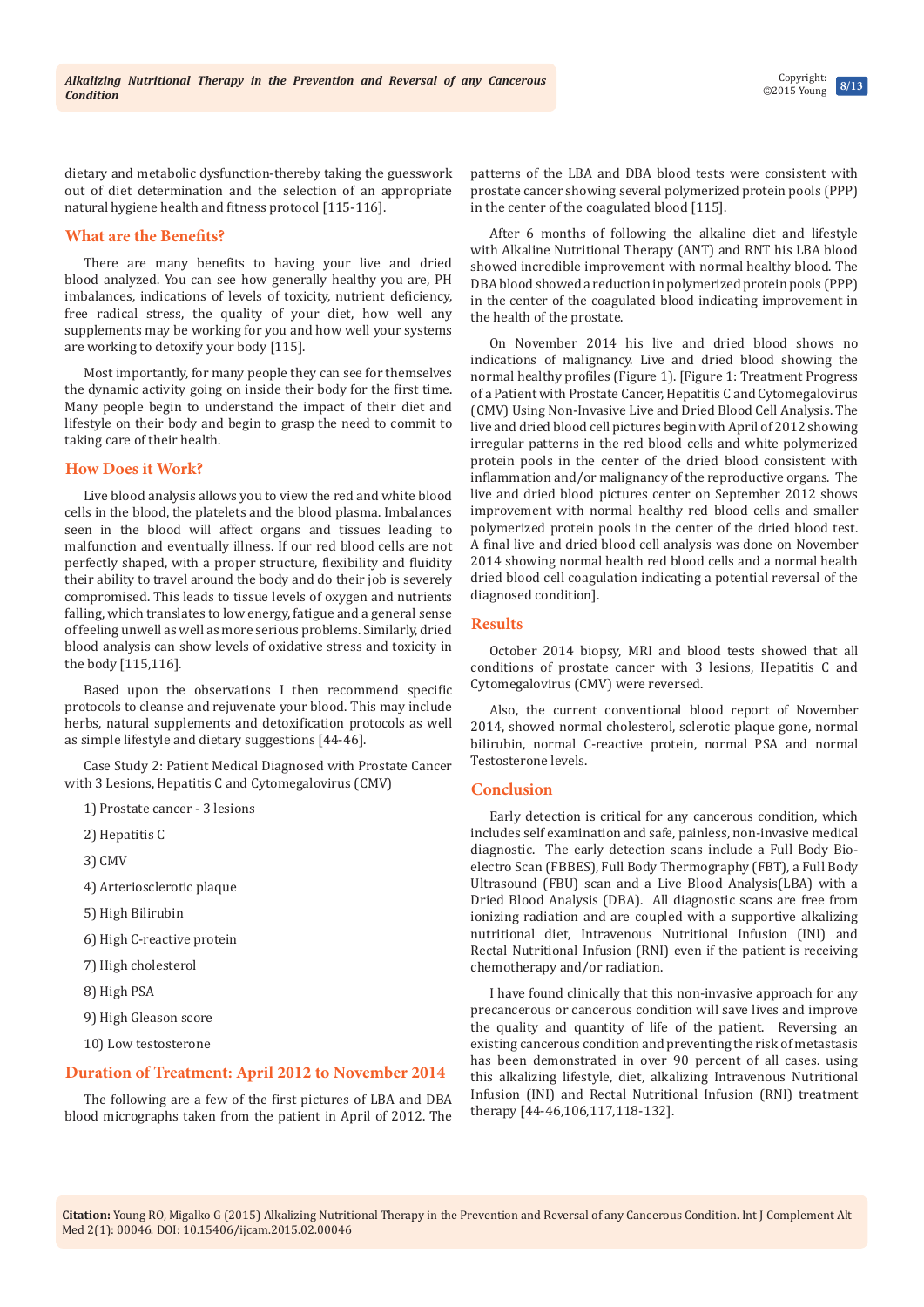April 2012 September 2012 November 2014 © Copyright ~ Dr. Robert O. Young ~ PH Miracle, Inc

**Live and Dried Blood Analysis Treatment Progress of Prostate Cancer** 

**Figure 1:** Treatment Progress of a Patient with Prostate Cancer, Hepatitis C and Cytomegalovirus (CMV) Using Non-Invasive Live and Dried Blood Cell Analysis.

**9/13** Copyright: ©2015 Young

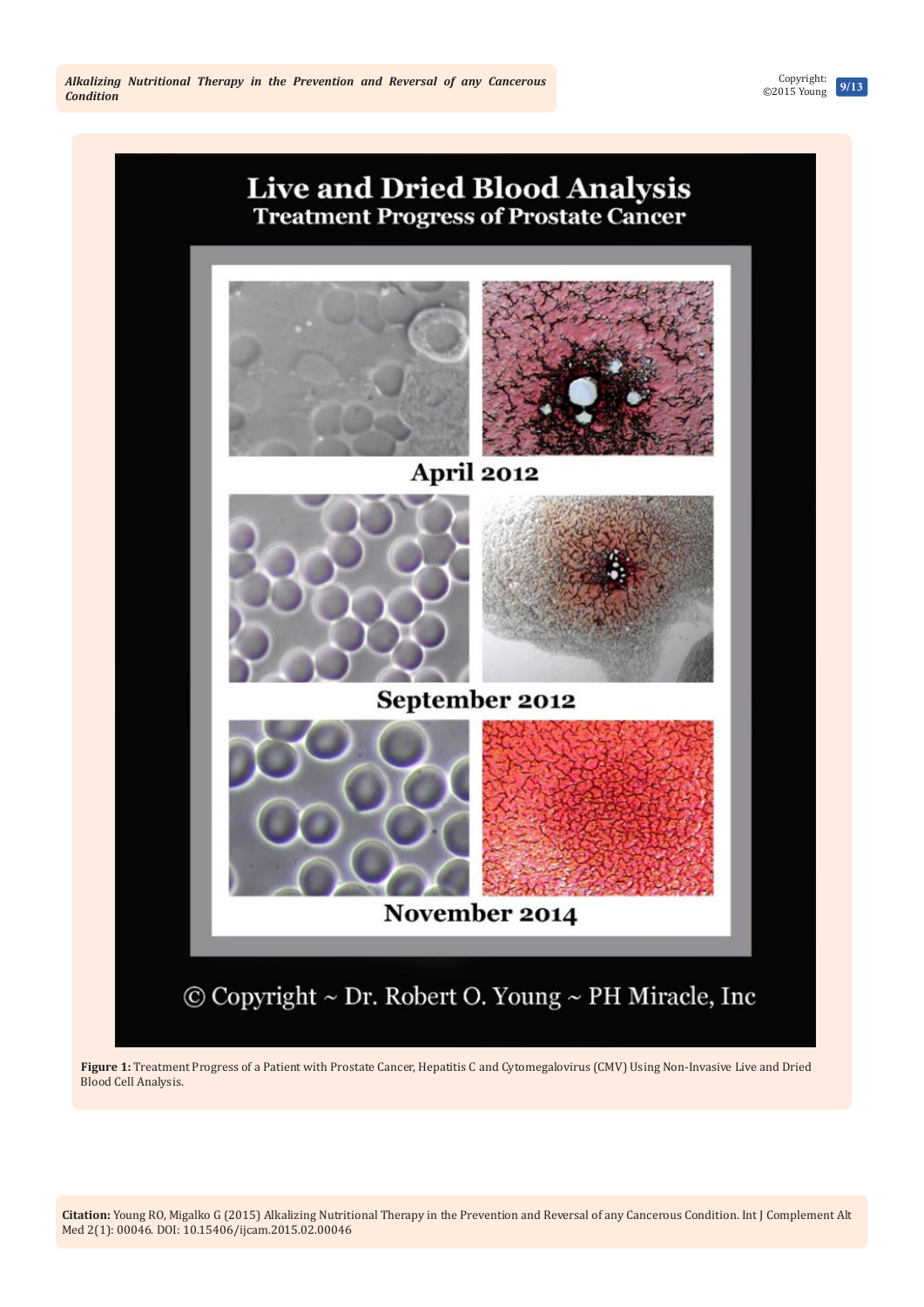#### **References**

- 1. [Adams KM, Lindel KC, Kohlmiier M, Zeisel SH \(2006\) Status of](http://www.ncbi.nlm.nih.gov/pubmed/16600952/)  [nutrition education in medical schools. Am J Clin Nutr 83\(4\):](http://www.ncbi.nlm.nih.gov/pubmed/16600952/)  [941S-944S.](http://www.ncbi.nlm.nih.gov/pubmed/16600952/)
- 2. Bruer RA, Schmidt RE, Chapel T (1993) Nutrition education for physicians: alternative federal roles for creating an improved system. Macro International, Washington, USA.
- 3. [Davis CH \(1994\) The report to Congress on the appropriate](http://www.ncbi.nlm.nih.gov/pubmed/7800795/)  [federal role in assuring access by medical students, residents,](http://www.ncbi.nlm.nih.gov/pubmed/7800795/)  [and practicing physicians to adequate training in nutrition. Public](http://www.ncbi.nlm.nih.gov/pubmed/7800795/)  [Health Rep 109\(6\): 824-826.](http://www.ncbi.nlm.nih.gov/pubmed/7800795/)
- 4. National Academy of Sciences (1985). Nutrition education in US medical schools. National Academy Press, Washington, DC, USA.
- 5. [Feldman EB \(1991\) Educating physicians in nutrition-a view of the](http://www.ncbi.nlm.nih.gov/pubmed/1897467)  [past, the present, and the future. Am J Clin Nutr 54\(4\): 618-622.](http://www.ncbi.nlm.nih.gov/pubmed/1897467)
- 6. [Darer JD, Hwang W, Pham HH, Bass EB, Anderson G \(2004\) More](http://www.ncbi.nlm.nih.gov/pubmed/15165973)  [training needed in chronic care: a survey of US physicians. Acad](http://www.ncbi.nlm.nih.gov/pubmed/15165973)  [Med 79\(6\): 541-548.](http://www.ncbi.nlm.nih.gov/pubmed/15165973)
- 7. [All schools reports \(2004\). Association of American Medical](https://www.aamc.org/data/gq/allschoolsreports)  [Colleges Medical School Graduation Questionnaire.](https://www.aamc.org/data/gq/allschoolsreports)
- 8. [Torti F, Adams K, Edwards L, Lindell K, Zeisel S \(2001\) Survey of](http://med-ed-online.net/index.php/meo/article/view/4526)  [nutrition education in U.S. medical schools-an instructor based](http://med-ed-online.net/index.php/meo/article/view/4526)  [analysis. Med Educ Online 6: 8.](http://med-ed-online.net/index.php/meo/article/view/4526)
- 9. [Association of American Medical Colleges Curriculum directory.](https://www.aamc.org/initiatives/cir/)
- 10. [Weinsier RL, Boker JR, Brooks CM, Kushner RF, Visek WJ, et](http://www.ncbi.nlm.nih.gov/pubmed/2801575)  [al. \(1989\) Priorities for nutrition content in a medical school](http://www.ncbi.nlm.nih.gov/pubmed/2801575)  [curriculum: a national consensus of medical educators. Am J Clin](http://www.ncbi.nlm.nih.gov/pubmed/2801575)  [Nutr 50\(4\): 707-712.](http://www.ncbi.nlm.nih.gov/pubmed/2801575)
- 11. [Mihalynuk TV, Scott CS, Coombs JB \(2003\) Self-reported nutrition](http://www.ncbi.nlm.nih.gov/pubmed/12716690)  [proficiency is positively correlated with the perceived quality of](http://www.ncbi.nlm.nih.gov/pubmed/12716690)  [nutrition training of family physicians in Washington State. Am J](http://www.ncbi.nlm.nih.gov/pubmed/12716690)  [Clin Nutr 77\(5\): 1330-1336.](http://www.ncbi.nlm.nih.gov/pubmed/12716690)
- 12. [Kushner RF \(1995\) Barriers to providing nutrition counseling by](http://www.ncbi.nlm.nih.gov/pubmed/8610076)  [physicians: a survey of primary care practitioners. Prev Med 24\(6\):](http://www.ncbi.nlm.nih.gov/pubmed/8610076)  [546-552.](http://www.ncbi.nlm.nih.gov/pubmed/8610076)
- 13. [Mihalynuk TV, Knopp RH, Scott CS, Coombs JB \(2004\) Physician](http://www.ncbi.nlm.nih.gov/pubmed/15531987)  [informational needs in providing nutritional guidance to patients.](http://www.ncbi.nlm.nih.gov/pubmed/15531987)  [Fam Med 36\(10\): 722-726.](http://www.ncbi.nlm.nih.gov/pubmed/15531987)
- 14. [Groos E, Walker L, Masters JR \(1986\) Intravesical chemotherapy.](http://www.ncbi.nlm.nih.gov/pubmed/3091241)  [Studies on the relationship between pH and cytotoxicity.](http://www.ncbi.nlm.nih.gov/pubmed/3091241) Cancer [58\(6\): 1199-1203.](http://www.ncbi.nlm.nih.gov/pubmed/3091241)
- 15. [Smith SR, Martin PA, Edwards RH \(1991\) Tumour pH and response](http://www.ncbi.nlm.nih.gov/pubmed/1954534)  [to chemotherapy: an in vivo 31P magnetic resonance spectroscopy](http://www.ncbi.nlm.nih.gov/pubmed/1954534)  [study in non-Hodgkin's lymphoma.](http://www.ncbi.nlm.nih.gov/pubmed/1954534) Br J Radiol 64(766): 923-928.
- 16. [Raghunand N, Gillies RJ \(2001\) pH and chemotherapy.](http://www.ncbi.nlm.nih.gov/pubmed/11727930) Novartis [Found Symp 240: 199-211.](http://www.ncbi.nlm.nih.gov/pubmed/11727930)
- 17. [Raghunand N, He X, Van Sluis R, Mahoney B, Baggett B, et al. \(1999\)](http://www.ncbi.nlm.nih.gov/pubmed/10362108)  [Enhancement of chemotherapy by manipulation of tumour pH.](http://www.ncbi.nlm.nih.gov/pubmed/10362108) Br J [Cancer 80\(7\): 1005-1011.](http://www.ncbi.nlm.nih.gov/pubmed/10362108)
- 18. [Sergei I, Grivennikov, Florian R, Greten, Michael K \(2010\) Immunity,](http://www.sciencedirect.com/science/article/pii/S0092867410000607)  [Inflammation, and Cancer. Cell 140\(6\): 883-899](http://www.sciencedirect.com/science/article/pii/S0092867410000607)
- 19. [Joydeb KK, Young-Joon S \(2008\) Inflammation: Gearing the journey](http://www.uccs.edu/Documents/rmelamed/kundu_surh_2008_18485806.pdf)  [to cancer. Mutation Research 659: 15-30.](http://www.uccs.edu/Documents/rmelamed/kundu_surh_2008_18485806.pdf)
- 20. [Researchers examine how BRD4 contributes to sustained presence](http://www.news-medical.net/news/20130520/Researchers-examine-how-BRD4-contributes-to-sustained-presence-of-NF-kappa-B-in-cancer-cells.aspx)  [of NF-kappa B in cancer cells.](http://www.news-medical.net/news/20130520/Researchers-examine-how-BRD4-contributes-to-sustained-presence-of-NF-kappa-B-in-cancer-cells.aspx)
- 21. Carmen B, Maria JP, Maria UL, Josefa C, Saioa G, et al. (2009) The Epidermal Growth Factor Receptor: A Link Between Inflammation and Liver Cancer. Exp Biol Med 234(7): 713-725.
- 22. [Simone CB, Simone NL Simone V \(2007\) Antioxidants and other](http://www.ncbi.nlm.nih.gov/pubmed/17405678)  [Nutrients Do Not Interfere With Chemotherapy or Radiation](http://www.ncbi.nlm.nih.gov/pubmed/17405678)  [Therapy and Increase Kill and Survival. Altern Ther Health Med](http://www.ncbi.nlm.nih.gov/pubmed/17405678)  [13\(2\): 40-47.](http://www.ncbi.nlm.nih.gov/pubmed/17405678)
- 23. [Nick Barker, Johan H van Es, Jeroen Kuipers, Pekka Kujala, Maaike](http://www.nature.com/nature/journal/v449/n7165/full/nature06196.html)  van den Born, et al. (2007) [Identification of stem cells in small](http://www.nature.com/nature/journal/v449/n7165/full/nature06196.html)  [intestine and colon by marker gene](http://www.nature.com/nature/journal/v449/n7165/full/nature06196.html) Lgr5. Nature 449, 1003-1007 [doi: 10.1038/nature06196.](http://www.nature.com/nature/journal/v449/n7165/full/nature06196.html)
- 24. Waugh A, Grant A (2007) Anatomy and Physiology in Health and Illness. 10<sup>th</sup> (edn), Churchill Livingstone, Philadelphia, Pa, USA.
- 25. [Oceans reveal further impacts of climate change \(2010\).](http://www.sciencedaily.com/releases/2010/02/100204144811.htm)  [ScienceDaily, University of Alabama at Birmingham.](http://www.sciencedaily.com/releases/2010/02/100204144811.htm)
- 26. [Hoegh-Guldberg O, Mumby PJ, Hooten AJ, Steneck RS, Greenfield](http://www.ncbi.nlm.nih.gov/pubmed/18079392)  [P, et al. \(2007\) Coral reefs under rapid climate change and ocean](http://www.ncbi.nlm.nih.gov/pubmed/18079392)  [acidification. Science 318\(5857\): 1737-1742.](http://www.ncbi.nlm.nih.gov/pubmed/18079392)
- 27. Dam-ampai SO, Onthong J, Nilnond C (2005) Effect of cattle manure and dolomite on soil properties and plant growth in acid upland soils. Songklanakarin Journal of Science and Technologh 27(supplement 3): 727-737.
- 28. [Ströhle A, Hahn A, Sebastian A \(2010\) Estimation of the diet](http://www.ncbi.nlm.nih.gov/pubmed/20042527)[dependent net acid load in 229 worldwide historically studied](http://www.ncbi.nlm.nih.gov/pubmed/20042527)  [hunter-gatherer societies. Am J Clin Nutr 91\(2\): 406-412.](http://www.ncbi.nlm.nih.gov/pubmed/20042527)
- 29. [Sebastian A, Frassetto LA, Sellmeyer DE, Merriam RL, Morris RC](http://www.ncbi.nlm.nih.gov/pubmed/12450898)  [Jr \(2002\) Estimation of the net acid load of the diet of ancestral](http://www.ncbi.nlm.nih.gov/pubmed/12450898)  [preagricultural Homo sapiens and their hominid ancestors. Am J](http://www.ncbi.nlm.nih.gov/pubmed/12450898)  [Clin Nutr 76\(6\): 1308-1316.](http://www.ncbi.nlm.nih.gov/pubmed/12450898)
- 30. [Frassetto L, Morris RC Jr, Sellmeyer DE, Todd K, Sebastian A \(2001\)](http://www.ncbi.nlm.nih.gov/pubmed/11842945)  [Diet, evolution and aging-the pathophysiologic effects of the post](http://www.ncbi.nlm.nih.gov/pubmed/11842945)[agricultural inversion of the potassium-to-sodium and base-to](http://www.ncbi.nlm.nih.gov/pubmed/11842945)[chloride ratios in the human diet. European Journal of Nutrition](http://www.ncbi.nlm.nih.gov/pubmed/11842945)  [40\(5\): 200-213.](http://www.ncbi.nlm.nih.gov/pubmed/11842945)
- 31. [Konner M, Eaton SB \(2010\) Paleolithic nutrition: twenty-five years](http://www.ncbi.nlm.nih.gov/pubmed/21139123)  [later. Nutr Clin Pract 25\(6\): 594-602.](http://www.ncbi.nlm.nih.gov/pubmed/21139123)
- 32. [Lindeman RD, Goldman R \(1986\) Anatomic and physiologic age](http://www.ncbi.nlm.nih.gov/pubmed/3545873)  [changes in the kidney. Experimental Gerontology. 21\(4-5\): 379-](http://www.ncbi.nlm.nih.gov/pubmed/3545873) [406.](http://www.ncbi.nlm.nih.gov/pubmed/3545873)
- 33. [Reddy ST, Wang CY, Sakhaee K, Brinkley L, Pak CY \(2002\) Effect of](http://www.ncbi.nlm.nih.gov/pubmed/12148098)  [low-carbohydrate high-protein diets on acid-base balance, stone](http://www.ncbi.nlm.nih.gov/pubmed/12148098)[forming propensity, and calcium metabolism. Am J Kidney Dis](http://www.ncbi.nlm.nih.gov/pubmed/12148098)  [40\(2\): 265-274.](http://www.ncbi.nlm.nih.gov/pubmed/12148098)
- 34. [Groos E, Walker L, Masters JR \(1986\) Intravesical chemotherapy.](http://www.ncbi.nlm.nih.gov/pubmed/3091241)  [Studies on the relationship between pH and cytotoxicity.](http://www.ncbi.nlm.nih.gov/pubmed/3091241) Cancer [58\(6\): 1199-1203.](http://www.ncbi.nlm.nih.gov/pubmed/3091241)
- 35. [Smith SR, Martin PA, Edwards RHT \(1991\) Tumour pH and response](http://www.ncbi.nlm.nih.gov/pubmed/1954534)  [to chemotherapy: an in vivo 31P magnetic resonance spectroscopy](http://www.ncbi.nlm.nih.gov/pubmed/1954534)  [study in non-Hodgkin's lymphoma.](http://www.ncbi.nlm.nih.gov/pubmed/1954534) Br J Radiol 64(766): 923-928.
- 36. [Raghunand N, Gillies RJ \(2001\) pH and chemotherapy.](http://www.ncbi.nlm.nih.gov/pubmed/11727930) Novartis [Found Symp 240: 199-211.](http://www.ncbi.nlm.nih.gov/pubmed/11727930)
- 37. [Raghunand N, He X, Van Sluis R, Mahoney B, Baggett B, et al. \(1999\)](http://www.ncbi.nlm.nih.gov/pubmed/10362108)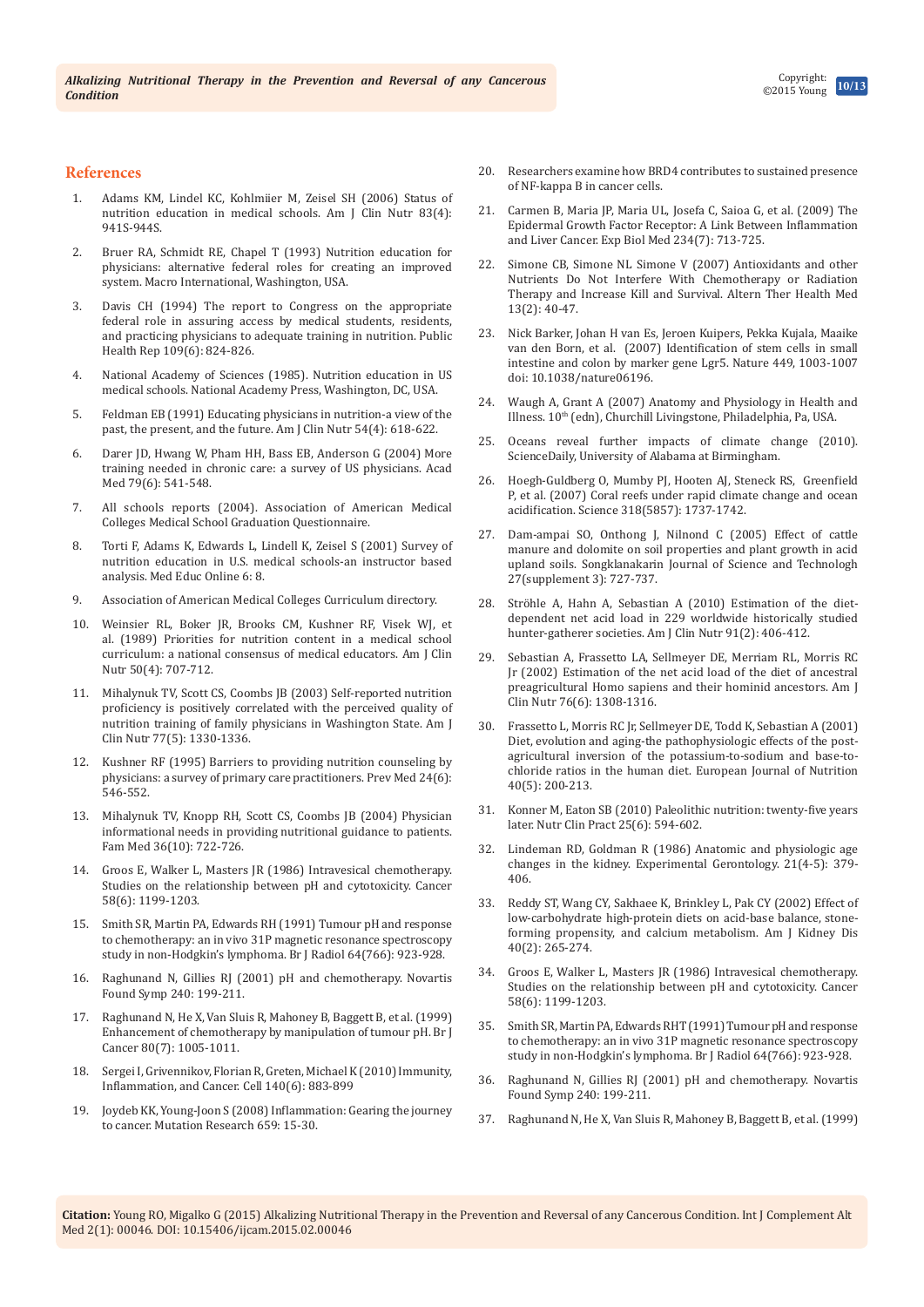[Enhancement of chemotherapy by manipulation of tumour pH.](http://www.ncbi.nlm.nih.gov/pubmed/10362108) Br J [Cancer 80\(7\): 1005-1011.](http://www.ncbi.nlm.nih.gov/pubmed/10362108)

- 38. Louis Pasteur (1879) Studies on fermentation: The diseases of beer, their causes, and the means of preventing them. Macmillan Publishers, UK.
- 39. [http://www.biodiversitylibrary.org/bibliography/32905#/](http://www.biodiversitylibrary.org/bibliography/32905%23/summary%20) [summary](http://www.biodiversitylibrary.org/bibliography/32905%23/summary%20)
- 40. [Warburg O \(1956\) On the Origin of Cancer Cells.](http://www.ncbi.nlm.nih.gov/pubmed/13298683) Science 123(3191): [309-314.](http://www.ncbi.nlm.nih.gov/pubmed/13298683)
- 41. [Wittig R, Coy JF \(2008\) The Role of Glucose Metabolism and](http://www.ncbi.nlm.nih.gov/pubmed/19812737/)  [Glucose-Associated Signaling in Cancer.](http://www.ncbi.nlm.nih.gov/pubmed/19812737/) Perspect Medicin Chem 1: [64-82.](http://www.ncbi.nlm.nih.gov/pubmed/19812737/)
- 42. Keith BA *(*1978) The Mechanism Involved and a High pH Therapy. Cancer Brewer Foundation, USA.
- 43. [Kourtidis A, Ngok SP, Pulimeno P, Feathers RW, Carpio LR, et](http://www.ncbi.nlm.nih.gov/pubmed/26302406)  [al. \(2015\) Distinct E-cadherin-based complexes regulate cell](http://www.ncbi.nlm.nih.gov/pubmed/26302406)  [behaviour through miRNA processing or Src and p120](http://www.ncbi.nlm.nih.gov/pubmed/26302406) catenin [activity. Nat Cell Biol](http://www.ncbi.nlm.nih.gov/pubmed/26302406) 17(9): 1145-1157.
- 44. [Nishikawa-Ogawa M, Wanibuchi H, Morimura K, Anna Kinoshita,](http://carcin.oxfordjournals.org/content/27/5/982.full)  [Takayuki Nishikawa, et al. \(2006\) N-acetyl cysteine and](http://carcin.oxfordjournals.org/content/27/5/982.full)  [S-methylcysteine inhibit MeIQx rat hepatocarcinogenesis in the](http://carcin.oxfordjournals.org/content/27/5/982.full)  [post-initiation stage. Carcinogenesis. 27\(5\): 982-988.](http://carcin.oxfordjournals.org/content/27/5/982.full)
- 45. [Van Schooten FJ, Besaratinia A, De Flora S, D'Agostini F, Izzotti A, et](http://www.ncbi.nlm.nih.gov/pubmed/11867504)  [al. \(2002\) Effects of oral administration of N-acetyl-L-cysteine: a](http://www.ncbi.nlm.nih.gov/pubmed/11867504)  [multi-biomarker study in smokers. Cancer Epidemiol Biomarkers](http://www.ncbi.nlm.nih.gov/pubmed/11867504)  [Prev 11\(2\):167-175.](http://www.ncbi.nlm.nih.gov/pubmed/11867504)
- 46. [Ponz de Leon M, Roncucci L \(1997\) Chemoprevention of colorectal](http://www.ncbi.nlm.nih.gov/pubmed/9145453)  [tumors: role of lactulose and of other agents. Scand J Gastroenterol](http://www.ncbi.nlm.nih.gov/pubmed/9145453)  [Suppl 222: 72-75.](http://www.ncbi.nlm.nih.gov/pubmed/9145453)
- 47. [Estensen RD, Levy M, Klopp SJ, Galbraith AR, Mandel JS, et al.](http://www.ncbi.nlm.nih.gov/pubmed/10660096)  [\(1999\) N-acetyl cysteine suppression of the proliferative index in](http://www.ncbi.nlm.nih.gov/pubmed/10660096)  [the colon of patients with previous adenomatous colonic polyps.](http://www.ncbi.nlm.nih.gov/pubmed/10660096)  [Cancer Lett 147\(1-2\): 109-114.](http://www.ncbi.nlm.nih.gov/pubmed/10660096)
- 48. [Roxanne Nelson \(2013\) One Size Fits All Drug Dosing Give](http://www.medscape.com/viewarticle/803357)  [Suboptimal Results. Medscape.](http://www.medscape.com/viewarticle/803357)
- 49. [Prigerson HG, Bao Y, Shah MA, Paulk ME, LeBlanc TW \(2015\)](http://www.ncbi.nlm.nih.gov/pubmed/26203912)  [Chemotherapy Use, Performance Status, and Quality of Life at the](http://www.ncbi.nlm.nih.gov/pubmed/26203912)  [End of Life. JAMA Oncol 1\(6\): 778-784.](http://www.ncbi.nlm.nih.gov/pubmed/26203912)
- 50. [Cancer Treatment & Survivorship, Facts & Figures, Estimated](http://www.cancer.org/acs/groups/content/@research/documents/document/acspc-042801.pdf)  [Numbers of Cancer Survivors by State as of January 1, 2014.](http://www.cancer.org/acs/groups/content/@research/documents/document/acspc-042801.pdf)
- 51. [Odes HS, Hogan DL, Steinbach JH, Ballesteros MA, Koss MA \(1992\)](http://www.ncbi.nlm.nih.gov/pubmed/1332183)  [Measurement of gastric bicarbonate secretion in the human](http://www.ncbi.nlm.nih.gov/pubmed/1332183)  [stomach: different methods produce discordant results. Scand J](http://www.ncbi.nlm.nih.gov/pubmed/1332183)  [Gastroenterol 27\(10\): 829-836.](http://www.ncbi.nlm.nih.gov/pubmed/1332183)
- 52. [AF Basile, Ahyl AC, Feldman LC, Williams JR, Mooney PM \(2014\)](http://scitation.aip.org/content/aip/journal/jap/115/3/10.1063/1.4861646)  [Effects of sodium ions on trapping and transport of electrons at the](http://scitation.aip.org/content/aip/journal/jap/115/3/10.1063/1.4861646)  [SiO/4H-SiC interface. J of Appl Phys](http://scitation.aip.org/content/aip/journal/jap/115/3/10.1063/1.4861646) 115, 034502.
- 53. [Campling BG, Sarda IR, Baer KA, Pang SC, Baker HM, et al. \(1995\)](http://www.ncbi.nlm.nih.gov/pubmed/7736387)  [Secretion of atrial natriuretic peptide and vasopressin by small cell](http://www.ncbi.nlm.nih.gov/pubmed/7736387)  lung cancer. [Cancer 75\(10\): 2442-2451.](http://www.ncbi.nlm.nih.gov/pubmed/7736387)
- 54. US Department of Agriculture: Report of the Dietary Guidelines Advisory Committee Report on the Dietary Guidelines for Americans, 2010: Sodium, Potassium, and Water.
- 55. [Aronson PS, Giebisch G \(2011\) Effects of pH on potassium: new](http://www.uptodate.com/contents/potassium-balance-in-acid-base-disorders/abstract/1)  [explanations for old observations. J Am Soc Nephrol 22: 1981.](http://www.uptodate.com/contents/potassium-balance-in-acid-base-disorders/abstract/1)
- 56. [Sterns RH, Cox M, Feig PU, Singer I \(1981\) Internal potassium](http://www.uptodate.com/contents/potassium-balance-in-acid-base-disorders/abstract/2)  [balance and the control of the plasma potassium concentration.](http://www.uptodate.com/contents/potassium-balance-in-acid-base-disorders/abstract/2)  [Medicine \(Baltimore\) 60: 339.](http://www.uptodate.com/contents/potassium-balance-in-acid-base-disorders/abstract/2)
- 57. [Adrogué HJ, Madias NE \(1981\) Changes in plasma potassium](http://www.uptodate.com/contents/potassium-balance-in-acid-base-disorders/abstract/3)  [concentration during acute acid-base disturbances. Am J Med 71:](http://www.uptodate.com/contents/potassium-balance-in-acid-base-disorders/abstract/3)  [456.](http://www.uptodate.com/contents/potassium-balance-in-acid-base-disorders/abstract/3)
- 58. [Adrogué HJ, Madias NE \(2004\) PCO2 and \[K+\]p in metabolic](http://www.uptodate.com/contents/potassium-balance-in-acid-base-disorders/abstract/4)  [acidosis: certainty for the first and uncertainty for the other. J Am](http://www.uptodate.com/contents/potassium-balance-in-acid-base-disorders/abstract/4)  [Soc Nephrol 15: 1667.](http://www.uptodate.com/contents/potassium-balance-in-acid-base-disorders/abstract/4)
- 59. [Magner PO, Robinson L, Halperin RM \(1988\) The plasma potassium](http://www.uptodate.com/contents/potassium-balance-in-acid-base-disorders/abstract/5)  [concentration in metabolic acidosis: a re-evaluation. Am J Kidney](http://www.uptodate.com/contents/potassium-balance-in-acid-base-disorders/abstract/5)  [Dis 11: 220.](http://www.uptodate.com/contents/potassium-balance-in-acid-base-disorders/abstract/5)
- 60. [Wiederseiner JM, Muser J, Lutz T \(2004\) Acute metabolic acidosis:](http://www.uptodate.com/contents/potassium-balance-in-acid-base-disorders/abstract/6)  [characterization and diagnosis of the disorder and the plasma](http://www.uptodate.com/contents/potassium-balance-in-acid-base-disorders/abstract/6)  [potassium response. J Am Soc Nephrol 15: 1589.](http://www.uptodate.com/contents/potassium-balance-in-acid-base-disorders/abstract/6)
- 61. [Fulop M \(1979\) Serum potassium in lactic acidosis and ketoacidosis.](http://www.uptodate.com/contents/potassium-balance-in-acid-base-disorders/abstract/7)  [N Engl J Med 300: 1087.](http://www.uptodate.com/contents/potassium-balance-in-acid-base-disorders/abstract/7)
- 62. [Graber M \(1993\) A model of the hyperkalemia produced by](http://www.uptodate.com/contents/potassium-balance-in-acid-base-disorders/abstract/8)  [metabolic acidosis. Am J Kidney Dis 22: 436.](http://www.uptodate.com/contents/potassium-balance-in-acid-base-disorders/abstract/8)
- 63. [Adrogué HJ, Chap Z, Ishida T, Field JB \(1985\) Role of the endocrine](http://www.uptodate.com/contents/potassium-balance-in-acid-base-disorders/abstract/9)  [pancreas in the kalemic response to acute metabolic acidosis in](http://www.uptodate.com/contents/potassium-balance-in-acid-base-disorders/abstract/9)  [conscious dogs. J Clin Invest 75: 798.](http://www.uptodate.com/contents/potassium-balance-in-acid-base-disorders/abstract/9)
- 64. [Szylman P, Better OS, Chaimowitz C, Rosler A \(1976\) Role](http://www.uptodate.com/contents/potassium-balance-in-acid-base-disorders/abstract/10)  [of hyperkalemia in the metabolic acidosis of isolated](http://www.uptodate.com/contents/potassium-balance-in-acid-base-disorders/abstract/10)  [hypoaldosteronism. N Engl J Med 294: 361.](http://www.uptodate.com/contents/potassium-balance-in-acid-base-disorders/abstract/10)
- 65. [Altenberg GA, Aristimuño PC, Amorena CE, Taquini AC \(1989\)](http://www.uptodate.com/contents/potassium-balance-in-acid-base-disorders/abstract/11)  [Amiloride prevents the metabolic acidosis of a KCl load in](http://www.uptodate.com/contents/potassium-balance-in-acid-base-disorders/abstract/11)  [nephrectomized rats. Clin Sci \(Lond\) 76: 649.](http://www.uptodate.com/contents/potassium-balance-in-acid-base-disorders/abstract/11)
- 66. Rose BD (2001) Post TW. Clinical Physiology of Acid-Base and Electrolyte Disorders, (5th edn), McGraw-Hill, New York. p. 347.
- 67. [DuBose TD Jr, Good DW \(1991\) Effects of chronic hyperkalemia on](http://www.uptodate.com/contents/potassium-balance-in-acid-base-disorders/abstract/13)  [renal production and proximal tubule transport of ammonium in](http://www.uptodate.com/contents/potassium-balance-in-acid-base-disorders/abstract/13)  [rats. Am J Physiol 260: F680.](http://www.uptodate.com/contents/potassium-balance-in-acid-base-disorders/abstract/13)
- 68. [DuBose TD Jr, Good DW \(1992\) Chronic hyperkalemia impairs](http://www.uptodate.com/contents/potassium-balance-in-acid-base-disorders/abstract/14)  [ammonium transport and accumulation in the inner medulla of the](http://www.uptodate.com/contents/potassium-balance-in-acid-base-disorders/abstract/14)  [rat. J Clin Invest 90: 1443.](http://www.uptodate.com/contents/potassium-balance-in-acid-base-disorders/abstract/14)
- 69. [Good DW \(1994\) Ammonium transport by the thick ascending](http://www.uptodate.com/contents/potassium-balance-in-acid-base-disorders/abstract/15)  [limb of Henle's loop. Annu Rev Physiol 56:623.](http://www.uptodate.com/contents/potassium-balance-in-acid-base-disorders/abstract/15)
- 70. [Attmane-Elakeb A, Mount DB, Sibella V \(1998\) Stimulation by](http://www.uptodate.com/contents/potassium-balance-in-acid-base-disorders/abstract/16)  [in vivo and in vitro metabolic acidosis of expression of rBSC-1,](http://www.uptodate.com/contents/potassium-balance-in-acid-base-disorders/abstract/16)  [the Na+-K+\(NH4+\)-2Cl- cotransporter of the rat medullary thick](http://www.uptodate.com/contents/potassium-balance-in-acid-base-disorders/abstract/16)  [ascending limb. J Biol Chem 273: 33681.](http://www.uptodate.com/contents/potassium-balance-in-acid-base-disorders/abstract/16)
- 71. [Bourgeois S, Meer LV, Wootla B \(2010\) NHE4 is critical for the renal](http://www.uptodate.com/contents/potassium-balance-in-acid-base-disorders/abstract/17)  [handling of ammonia in rodents. J Clin Invest 120:1895.](http://www.uptodate.com/contents/potassium-balance-in-acid-base-disorders/abstract/17)
- 72. [Sabatini S, Kurtzman NA \(1984\) The maintenance of metabolic](http://www.uptodate.com/contents/potassium-balance-in-acid-base-disorders/abstract/18)  [alkalosis: factors which decrease bicarbonate excretion. Kidney Int](http://www.uptodate.com/contents/potassium-balance-in-acid-base-disorders/abstract/18)  [25: 357.](http://www.uptodate.com/contents/potassium-balance-in-acid-base-disorders/abstract/18)
- 73. [COOKE RE, SEGAR WE, CHEEK DB \(1952\) The extrarenal correction](http://www.uptodate.com/contents/potassium-balance-in-acid-base-disorders/abstract/19)  [of alkalosis associated with potassium deficiency. J Clin Invest 31:](http://www.uptodate.com/contents/potassium-balance-in-acid-base-disorders/abstract/19)  [798.](http://www.uptodate.com/contents/potassium-balance-in-acid-base-disorders/abstract/19)
- 74. [Carlisle EJ, Donnelly SM, Vasuvattakul S \(1991\) Glue-sniffing and](http://www.uptodate.com/contents/potassium-balance-in-acid-base-disorders/abstract/20)  [distal renal tubular acidosis: sticking to the facts. J Am Soc Nephrol](http://www.uptodate.com/contents/potassium-balance-in-acid-base-disorders/abstract/20)  [1: 1019.](http://www.uptodate.com/contents/potassium-balance-in-acid-base-disorders/abstract/20)
- 75. Marla Heller (2007) The DASH Diet Action Plan, Amidon Press.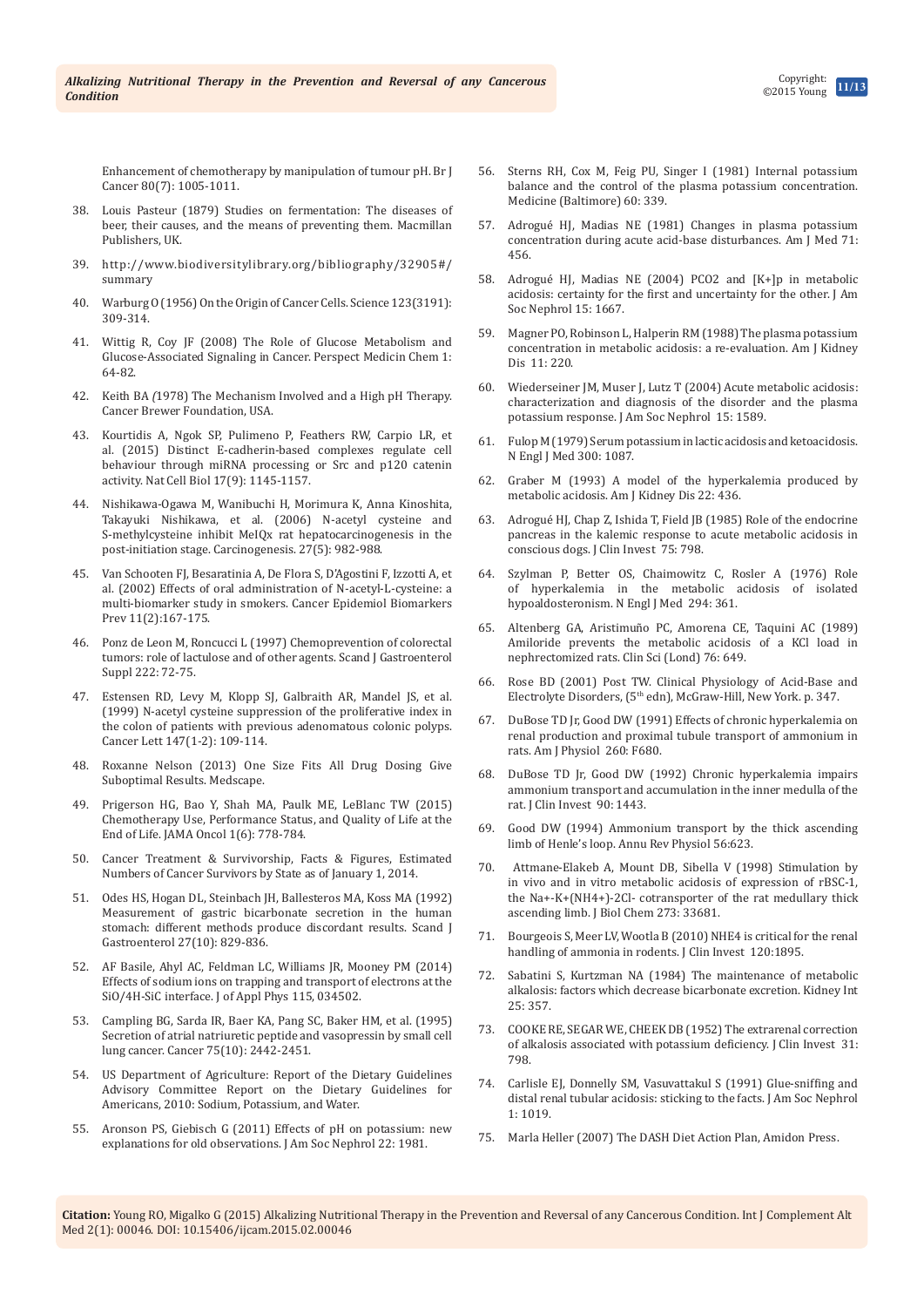- 76. [Rethinking Cancer.](http://www.rethinkingcancer.org/resources/magazine-articles/18_7-8/potassium.php)
- 77. [Calcium supplementation may attenuate the hyperproliferation](http://www.greenmedinfo.com/article/calcium-supplementation-may-attenuate-hyperproliferation-and-hyperplasia-induced-mouse-colon)  [and hyperplasia induced in the mouse colon by a Western-style](http://www.greenmedinfo.com/article/calcium-supplementation-may-attenuate-hyperproliferation-and-hyperplasia-induced-mouse-colon)  [diet.](http://www.greenmedinfo.com/article/calcium-supplementation-may-attenuate-hyperproliferation-and-hyperplasia-induced-mouse-colon)
- 78. [Richter F, Newmark HL, Richter A, Leung D, Lipkin M \(1995\)](http://www.ncbi.nlm.nih.gov/pubmed/7586187)  [Inhibition of Western-diet induced hyperproliferation and](http://www.ncbi.nlm.nih.gov/pubmed/7586187)  [hyperplasia in mouse colon by two sources of calcium.](http://www.ncbi.nlm.nih.gov/pubmed/7586187)  [Carcinogenesis 16\(11\): 2685-2689.](http://www.ncbi.nlm.nih.gov/pubmed/7586187)
- 79. **Substances** : [Calcium : CK\(232\) : AC\(35\)](http://www.greenmedinfo.com/substance/calcium)**Diseases** : [Colon Cancer](http://www.greenmedinfo.com/disease/colon-cancer)  [: CK\(895\) : AC\(233\),](http://www.greenmedinfo.com/disease/colon-cancer) [Western-Style Diet Induced Toxicity : CK\(6\)](http://www.greenmedinfo.com/disease/western-style-diet-induced-toxicity)  [: AC\(3\)](http://www.greenmedinfo.com/disease/western-style-diet-induced-toxicity)**Pharmacological Actions** : [Antiproliferative : CK\(1061\) :](http://www.greenmedinfo.com/pharmacological-action/antiproliferative)  [AC\(775\)](http://www.greenmedinfo.com/pharmacological-action/antiproliferative)
- 80. [Wark PA, Lau R, Norat T, Kampman E \(2012\) "Magnesium intake](http://www.ncbi.nlm.nih.gov/pubmed/22854408)  [and colorectal tumor risk: a case-control study and meta-analysis.](http://www.ncbi.nlm.nih.gov/pubmed/22854408)  [Am J Clin Nutr 96\(3\): 622-631.](http://www.ncbi.nlm.nih.gov/pubmed/22854408)
- 81. [Costello LC, Feng P, Milon B, Tan M, Franklin RB \(2004\)](http://www.ncbi.nlm.nih.gov/pubmed/15175662) Role of [zinc in the pathogenesis and treatment of prostate cancer: critical](http://www.ncbi.nlm.nih.gov/pubmed/15175662)  [issues to resolve. Prostate Cancer and Prostatic Dis](http://www.ncbi.nlm.nih.gov/pubmed/15175662) 7(2): 111-117.
- 82. [Bjelakovic G, Nikolova D, Gluud LL, Simonetti RG, Gluud C \(2012\)](http://www.ncbi.nlm.nih.gov/pubmed/22419320)  [Antioxidant supplements for prevention of mortality in healthy](http://www.ncbi.nlm.nih.gov/pubmed/22419320)  [participants and patients with various diseases. Cochrane Database](http://www.ncbi.nlm.nih.gov/pubmed/22419320)  [Syst Rev 3: CD007176.](http://www.ncbi.nlm.nih.gov/pubmed/22419320)
- 83. [Chalasani N, Younossi Z, Lavine JE, Diehl AM, Brunt EM, et al.](http://www.ncbi.nlm.nih.gov/pubmed/22488764)  [\(2012\) The diagnosis and management of non-alcoholic fatty liver](http://www.ncbi.nlm.nih.gov/pubmed/22488764)  [disease: Practice guideline by the American Association for the](http://www.ncbi.nlm.nih.gov/pubmed/22488764)  [Study of Liver Diseases, American College of Gastroenterology, and](http://www.ncbi.nlm.nih.gov/pubmed/22488764)  [the American Gastroenterological Association. Am J Gastroenterol](http://www.ncbi.nlm.nih.gov/pubmed/22488764)  [55\(6\): 2005-2023.](http://www.ncbi.nlm.nih.gov/pubmed/22488764)
- 84. [Caraballoso M, Sacristan M, Serra C, Bonfill X \(2003\) Drugs for](http://www.ncbi.nlm.nih.gov/pubmed/12804424)  [preventing lung cancer in healthy people. Cochrane Database Syst](http://www.ncbi.nlm.nih.gov/pubmed/12804424)  [Rev \(2\): CD002141.](http://www.ncbi.nlm.nih.gov/pubmed/12804424)
- 85. Hanberry BS, Berger R, [Zastre JA \(2014\) High-dose vitamin](http://www.ncbi.nlm.nih.gov/pubmed/24452394)  [B1 reduces proliferation in cancer cell lines analogous to](http://www.ncbi.nlm.nih.gov/pubmed/24452394)  [dichloroacetate. Cancer Chemother Pharmacol 73\(3\): 585-594.](http://www.ncbi.nlm.nih.gov/pubmed/24452394)
- 86. [Bareford LM, Avaritt BR, Ghandehari H, Nan A, Swaan PW \(2013\)](http://www.ncbi.nlm.nih.gov/pubmed/23568523)  [Riboflavin-targeted polymer conjugates for breast tumor delivery.](http://www.ncbi.nlm.nih.gov/pubmed/23568523)  [Pharm Res 30\(7\): 1799-1812.](http://www.ncbi.nlm.nih.gov/pubmed/23568523)
- 87. [Ainiwaer J, Tuerhong A, Hasim A, Chengsong D, Liwei Z, et al.](http://www.ncbi.nlm.nih.gov/pubmed/23275236)  [\(2013\) Association of the plasma riboflavin levels and riboflavin](http://www.ncbi.nlm.nih.gov/pubmed/23275236)  [transporter \(C20orf54\) gene statuses in Kazak esophageal](http://www.ncbi.nlm.nih.gov/pubmed/23275236)  [squamous cell carcinoma patients. Mol Biol Rep 40\(5\): 3769-3775.](http://www.ncbi.nlm.nih.gov/pubmed/23275236)
- 88. Bassett J K, Severi G, Hodge A M, Baglietto L, Hopper JL, et al. (2013) [Dietary intake of B vitamins and methionine and colorectal cancer](http://www.ncbi.nlm.nih.gov/pubmed/23859033)  [risk. Nutr Cancer 65\(5\): 659-667.](http://www.ncbi.nlm.nih.gov/pubmed/23859033)
- 89. [Powers HJ \(2003\) Riboflavin \(vitamin B-2\) and health. Am J Clin](http://www.ncbi.nlm.nih.gov/pubmed/12791609)  [Nutr 77\(6\): 1352-1360.](http://www.ncbi.nlm.nih.gov/pubmed/12791609)
- 90. [Chaves Neto AH, Pelizzaro-Rocha KJ, Fernandes MN, Ferreira-](http://www.ncbi.nlm.nih.gov/pubmed/25273173)[Halder CV \(2014\) Antitumor activity of irradiated riboflavin on](http://www.ncbi.nlm.nih.gov/pubmed/25273173)  [human renal carcinoma cell line 786-O. Tumour Biol 36\(2\): 595-](http://www.ncbi.nlm.nih.gov/pubmed/25273173) [604.](http://www.ncbi.nlm.nih.gov/pubmed/25273173)
- 91. [Powers HJ \(2005\) Interaction among folate riboflavin genotype](http://www.ncbi.nlm.nih.gov/pubmed/16317155)  [and cancer with reference to colorectal and cervical cancer. J Nutr](http://www.ncbi.nlm.nih.gov/pubmed/16317155)  [135\(12 suppl\): 2960S-2966S.](http://www.ncbi.nlm.nih.gov/pubmed/16317155)
- 92. [Kirkland JB \(2003\) Niacin and carcinogenesis. 46\(2\): 110-118.](http://www.ncbi.nlm.nih.gov/pubmed/14690785)
- 93. [Zhang SM, Moore SC, Lin J, Cook NR, Manson JE, et al. \(2006\) Folate](http://www.ncbi.nlm.nih.gov/pubmed/16339055/)  [vitamin B6 multivitamin supplements and colorectal cancer risk in](http://www.ncbi.nlm.nih.gov/pubmed/16339055/)  [women. Am J Epidemiol 163\(2\): 108-115.](http://www.ncbi.nlm.nih.gov/pubmed/16339055/)
- 94. [Ma E, Iwasaki M, Kobayashi M, Kasuga Y, Yokoyama S, et al. \(2009\)](http://www.ncbi.nlm.nih.gov/pubmed/19838916)  [Dietary intake of folate vitamin B2 vitamin B6 vitamin B12 genetic](http://www.ncbi.nlm.nih.gov/pubmed/19838916)  [polymorphism of related enzymes and risk of breast cancer: a case](http://www.ncbi.nlm.nih.gov/pubmed/19838916)[control study in Japan. Nutr Cancer 61\(4\): 447-456.](http://www.ncbi.nlm.nih.gov/pubmed/19838916)
- 95. [Kirkland JB \(2003\) Niacin and carcinogenesis. 46\(2\): 110-118.](http://www.ncbi.nlm.nih.gov/pubmed/14690785)
- 96. [Cameron E, Pauling L \(1976\) Supplemental ascorbate in the](https://www.ncbi.nlm.nih.gov/pubmed/1068480/)  [supportive treatment of cancer: Prolongation of survival times in](https://www.ncbi.nlm.nih.gov/pubmed/1068480/)  [terminal human cancer. Proc Natl Acad Sci U S A 73\(10\): 3685-](https://www.ncbi.nlm.nih.gov/pubmed/1068480/) [3689.](https://www.ncbi.nlm.nih.gov/pubmed/1068480/)
- 97. [Cabanillas F \(2010\) Vitamin C and cancer: what can we](http://www.ncbi.nlm.nih.gov/pubmed/20799507)  [conclude--1,609 patients and 33 years later?.](http://www.ncbi.nlm.nih.gov/pubmed/20799507) Puerto Rico health [sciences journa](http://www.ncbi.nlm.nih.gov/pubmed/20799507)*l* 2**9** (3): 215-217.
- 98. [Grant WB \(2012\) Ecological studies of the UVB-vitamin D-cancer](http://www.ncbi.nlm.nih.gov/pubmed/22213311)  [hypothesis. Anticancer Res 32\(1\): 223-236.](http://www.ncbi.nlm.nih.gov/pubmed/22213311) , **Substances** : [Vitamin](http://www.greenmedinfo.com/substance/vitamin-d)  [D : CK\(1682\) : AC\(238\)](http://www.greenmedinfo.com/substance/vitamin-d)**Diseases** : [Bladder Cancer : CK\(186\) :](http://www.greenmedinfo.com/disease/bladder-cancer)  [AC\(60\)](http://www.greenmedinfo.com/disease/bladder-cancer), [Breast Cancer : CK\(2372\) : AC\(660\)](http://www.greenmedinfo.com/disease/breast-cancer), [Cervical Cancer :](http://www.greenmedinfo.com/disease/cervical-cancer)  [CK\(378\) : AC\(69\)](http://www.greenmedinfo.com/disease/cervical-cancer), [Colon Cancer : CK\(895\) : AC\(233\)](http://www.greenmedinfo.com/disease/colon-cancer), [Colorectal](http://www.greenmedinfo.com/disease/colorectal-cancer)  [Cancer : CK\(877\) : AC\(321\)](http://www.greenmedinfo.com/disease/colorectal-cancer)[,Endometrial Cancer : CK\(269\)](http://www.greenmedinfo.com/disease/endometrial-cancer)  [: AC\(45\),](http://www.greenmedinfo.com/disease/endometrial-cancer) [Esophageal Cancer : CK\(328\) : AC\(55\),](http://www.greenmedinfo.com/disease/esophageal-cancer) [Hodgkin](http://www.greenmedinfo.com/disease/hodgkin-lymphoma)  [Lymphoma : CK\(53\) : AC\(7\)](http://www.greenmedinfo.com/disease/hodgkin-lymphoma), [Lung Cancer : CK\(496\) : AC\(198\)](http://www.greenmedinfo.com/disease/lung-cancer), [Non-](http://www.greenmedinfo.com/disease/non-hodgkin-lymphoma)[Hodgkin Lymphoma : CK\(525\) : AC\(67\)](http://www.greenmedinfo.com/disease/non-hodgkin-lymphoma)[,Ovarian Cancer : CK\(154\)](http://www.greenmedinfo.com/disease/ovarian-cancer)  [: AC\(58\),](http://www.greenmedinfo.com/disease/ovarian-cancer) [Pancreatic Cancer : CK\(530\) : AC\(168\),](http://www.greenmedinfo.com/disease/pancreatic-cancer) [Renal Cancer](http://www.greenmedinfo.com/disease/renal-cancer)  [: CK\(25\) : AC\(4\),](http://www.greenmedinfo.com/disease/renal-cancer) [Vulvar Cancer : CK\(52\) : AC\(4\)](http://www.greenmedinfo.com/disease/vulvar-cancer), **Therapeutic Actions** : [Sunlight exposure : CK\(432\) : AC\(39\)](http://www.greenmedinfo.com/therapeutic-action/sunlight-exposure), **Pharmacological Actions** : [Chemopreventive : CK\(1528\) : AC\(382\)](http://www.greenmedinfo.com/pharmacological-action/chemopreventive)
- 99. [Jaszewski R, Misra S, Tobi M, Ullah N, Naumoff JA, et al. \(2008\) Folic](http://www.ncbi.nlm.nih.gov/pubmed/18680228)  [acid supplementation inhibits recurrence of colorectal adenomas:](http://www.ncbi.nlm.nih.gov/pubmed/18680228)  [a randomized chemoprevention trial.](http://www.ncbi.nlm.nih.gov/pubmed/18680228) World J Gastroenterol [14\(28\): 4492-4498.](http://www.ncbi.nlm.nih.gov/pubmed/18680228)
- 100. [Guan D, Xu Y, Yang M, Wang H, Wang X, et al. \(2010\) N-acetyl](http://www.ncbi.nlm.nih.gov/pubmed/19722195)  [cysteine and penicillamine induce apoptosis via the ER stress](http://www.ncbi.nlm.nih.gov/pubmed/19722195)  [response-signaling pathway. Mol Carcinog 49\(1\): 68-74.](http://www.ncbi.nlm.nih.gov/pubmed/19722195)
- 101. [Li J, Tu HJ, Li J, Dai G, Dai YC, et al. \(2007\) N-acetyl cysteine inhibits](http://www.ncbi.nlm.nih.gov/pubmed/17700262)  [human signet ring cell gastric cancer cell line \(SJ-89\) cell growth by](http://www.ncbi.nlm.nih.gov/pubmed/17700262)  [inducing apoptosis and DNA synthesis arrest. Eur J Gastroenterol](http://www.ncbi.nlm.nih.gov/pubmed/17700262)  [Hepatol 19\(9\): 769-774.](http://www.ncbi.nlm.nih.gov/pubmed/17700262)
- 102. [Yang J, Su Y, Richmond A \(2007\) Antioxidants tiron and N-acetyl-](http://www.ncbi.nlm.nih.gov/pubmed/17395010)[L-cysteine differentially mediate apoptosis in melanoma cells via](http://www.ncbi.nlm.nih.gov/pubmed/17395010)  [a reactive oxygen species-independent NF-kappaB pathway. Free](http://www.ncbi.nlm.nih.gov/pubmed/17395010)  [Radic Biol Med 42\(9\): 1369-1380.](http://www.ncbi.nlm.nih.gov/pubmed/17395010)
- 103. [Krasnowska EK, Pittaluga E, Brunati AM, Brunelli R, Costa G, et](http://www.ncbi.nlm.nih.gov/pubmed/18845245)  [al. \(2008\) N-acetyl-l-cysteine fosters inactivation and transfer to](http://www.ncbi.nlm.nih.gov/pubmed/18845245)  [endolysosomes of c-Src. Free Radic Biol Med 45\(11\): 1566-1572.](http://www.ncbi.nlm.nih.gov/pubmed/18845245)
- 104. [Reliene R, Pollard JM, Sobol Z, Trouiller B, Gatti RA, et al. \(2009\)](http://www.ncbi.nlm.nih.gov/pubmed/19427509)  [N-acetyl cysteine protects against ionizing radiation-induced DNA](http://www.ncbi.nlm.nih.gov/pubmed/19427509)  [damage but not against cell killing in yeast and mammals. Mutat](http://www.ncbi.nlm.nih.gov/pubmed/19427509)  [Res 665\(1-2\): 37-43.](http://www.ncbi.nlm.nih.gov/pubmed/19427509)
- 105. [Cascinu S, Cordella L, Del Ferro E, Fronzoni M, Catalano G, et al.](http://www.ncbi.nlm.nih.gov/pubmed/7799029)  [\(1995\) Neuroprotective effect of reduced glutathione on cisplatin](http://www.ncbi.nlm.nih.gov/pubmed/7799029)[based chemotherapy in advanced gastric cancer: a randomized](http://www.ncbi.nlm.nih.gov/pubmed/7799029)  [double-blind placebo-controlled trial. J Clin Oncol 13\(1\): 26-32.](http://www.ncbi.nlm.nih.gov/pubmed/7799029)
- 106. [Hercbergs A, Brok-Simoni F, Holtzman F, Bar-Am J, HJ Brenner,](http://www.sciencedirect.com/science/article/pii/014067369290664O)  [et al. \(1992\) Erythrocyte glutathione and tumor response](http://www.sciencedirect.com/science/article/pii/014067369290664O)  to chemotherapy. [Lancet 339\(8801\): 1074-1076.](http://www.sciencedirect.com/science/article/pii/014067369290664O)